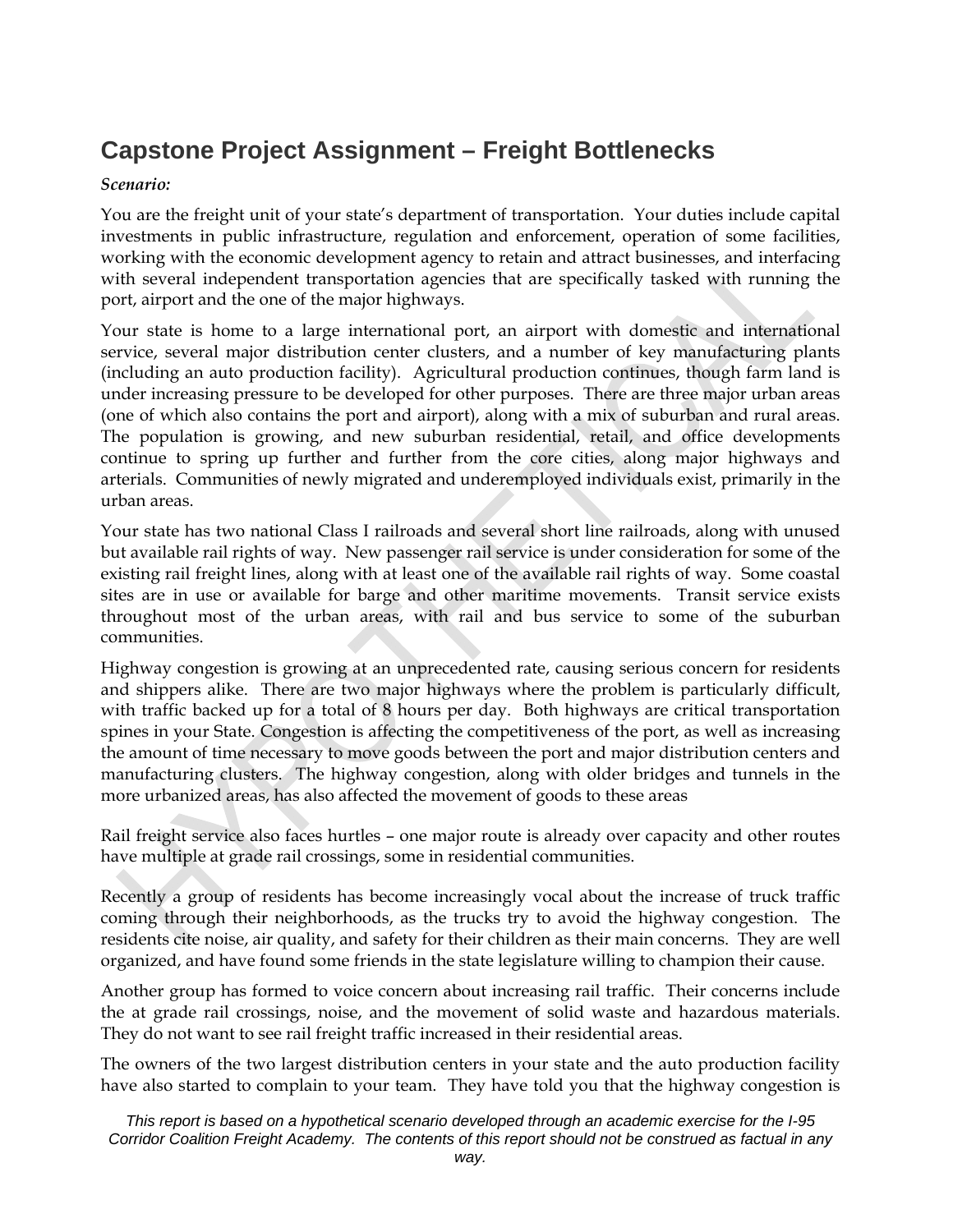severely comprising their business, and making it nearly impossible to meet their delivery time and goals. The owners have implied that they are looking for opportunities in nearby states for relocation opportunities. They have informed the Governor's office of their intent and the negative implications of losing these major tax and employment bases has become a priority concern.

Fiscal conditions are tight. The state has a deficit, traditional funding mechanisms are stretched, and the amount of federal funding anticipated in the near term is unknown.

#### *Your Assignment:*

The DOT commissioner has turned to your team to develop a plan for resolving these issues, with both short- and long-term actions. She has asked that you create a plan that details the actions, and is looking for a longer term policy that, if adopted, could reduce the opportunities for this type of situation to occur again. You must involve the other transportation agencies in your plan. Your proposal needs to answer the following questions:

- How will you reach out to and engage the private sector and the public? Who will you include in this conversation and how?
- How will you work with other public agencies?
- What background information will you collect to paint the picture of the current situation? Where will you get this data? How will you present it?
- What will you propose to the commissioner and other decision makers as a solution that will solve the immediate problem for all parties involved?
- What actions could be proposed and how will you arrive at them?
- How will you address the funding needed for the recommended actions?
- What policy recommendations will you make that could alleviate similar situations in the long-term?

#### *Product:*

Be prepared to present your recommendations and answer questions on it at the Annual Meeting of the I-95 Corridor Coalition. Each capstone group will give a 30 minute PowerPoint presentation. The group of presentations will be followed by 90 minutes of group Q&A and discussion with an outside panel of public and private sector representatives. You are also required to compile your findings and recommendations into a final report (about 10 pages in length), due at the time of presentation. The report should be prepared as an executive briefing document that would be given to the DOT Commissioner and Governor's Office.

*This report is based on a hypothetical scenario developed through an academic exercise for the I-95 Corridor Coalition Freight Academy. The contents of this report should not be construed as factual in any*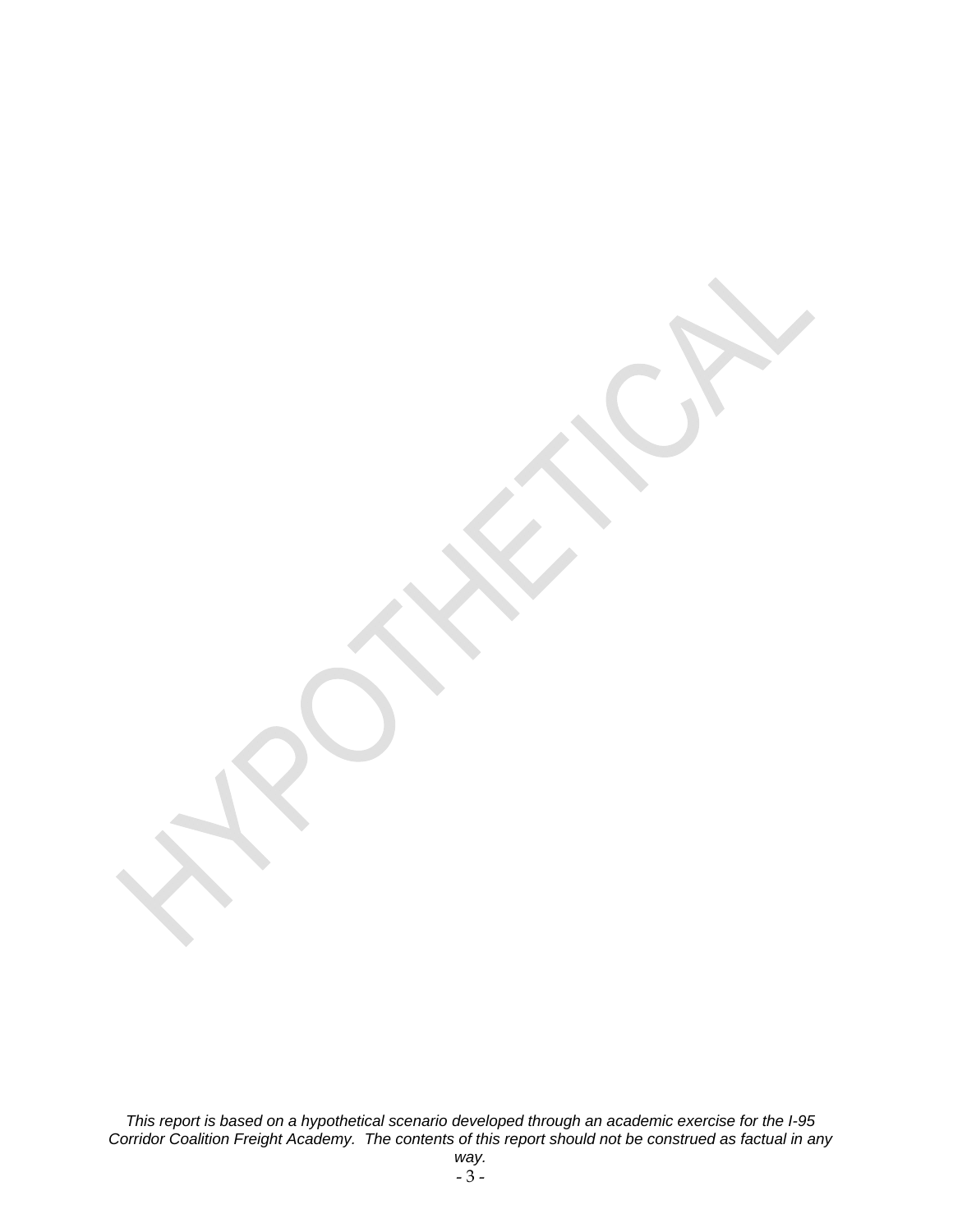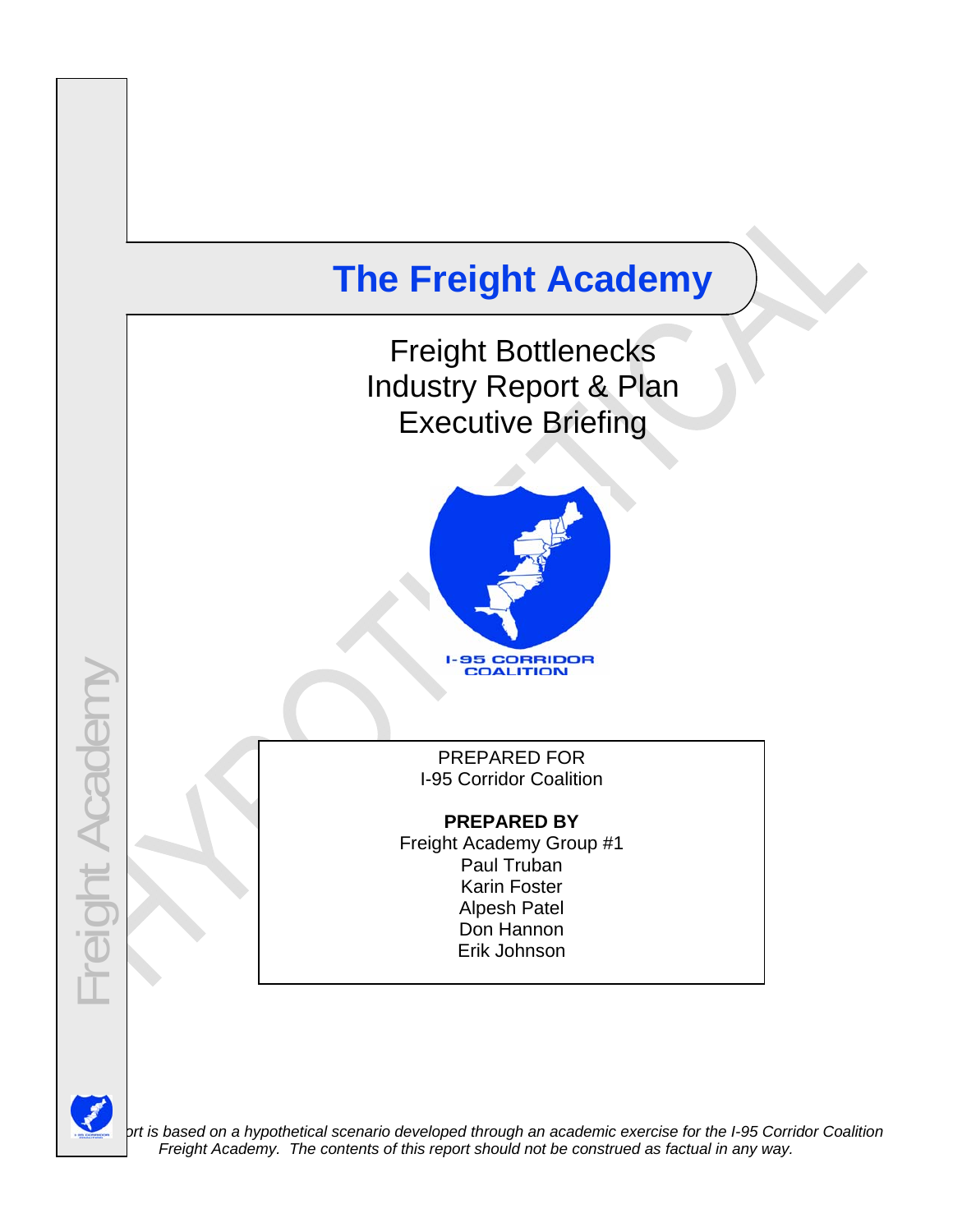### **Table of Contents**

| VII. |  |
|------|--|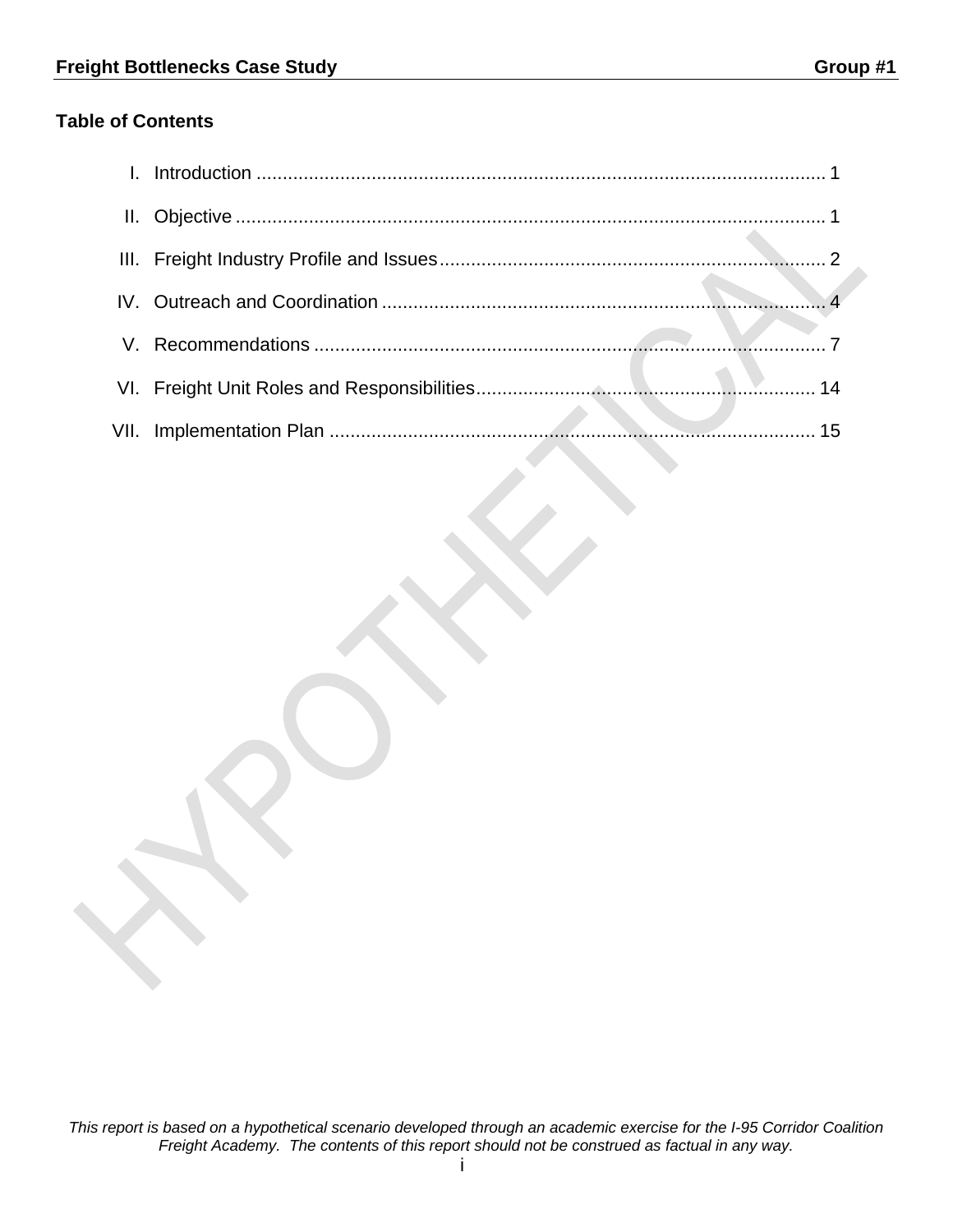### **Introduction**

Freight and the movement of freight is one of the key economic drivers in this state. This state is strategically located in one of the largest consumer markets in the nation, and the state and regional economy are heavily dependent upon this industry. However, as the cost and frequency of transporting goods continues to rise, the highway capacity and infrastructure supporting freight movement continues to diminish. This State is headed towards a full blown "freight crisis" that will directly impact this region's economic future, making the state less attractive to new businesses while potentially driving citizens and businesses out of the state, and reducing the State's competitive edge. This crisis is real and the State is in a crucial period where difficult, but necessary decisions are needed to bolster the freight industry and provide infrastructure which supports efficient goods movement over a variety of transportation modes. Failure to address this situation will result in the additional exodus of companies and jobs and further degradation of the State's overall economy.

### II. Objective

The governmental transportation agencies at the statewide and local level have the responsibility of infrastructure development and must lead the charge in rectifying this growing freight mobility problem. Private industry and the market cannot address this crisis independently. Strategic governmental leadership is needed to assemble the stakeholders to discuss, plan and implement needed improvements to the system and operational conditions and to establish an improved, strategic transportation planning process that will prevent a reoccurrence of this crisis.

Implementing the action items outlined in this Executive Briefing will help lead the State out of the current crisis and towards a solid economic and transportation efficient future. It is a tactical plan with both short and long-term action steps which will serve as a foundation for actions in support of an improved transportation system, freight industry and quality of life for our citizens. It includes a framework (with implementation timetables) which identifies and prioritizes infrastructure improvement strategies and projects to address the challenges of freight movement in the Region. This plan also provides a profile of the state's current infrastructure challenges, specifically the negative impact of freight bottlenecks, and offers short and long-term recommendations to remedy the immediate crisis and reduce the opportunity for such a reoccurrence. In particular, this plan includes:

- An inventory of the freight industry and issues being addressed
- A description of outreach and stakeholder coordination
- A list of recommendations to address multilevel needs
- An outline of the roles and responsibilities of the Freight Unit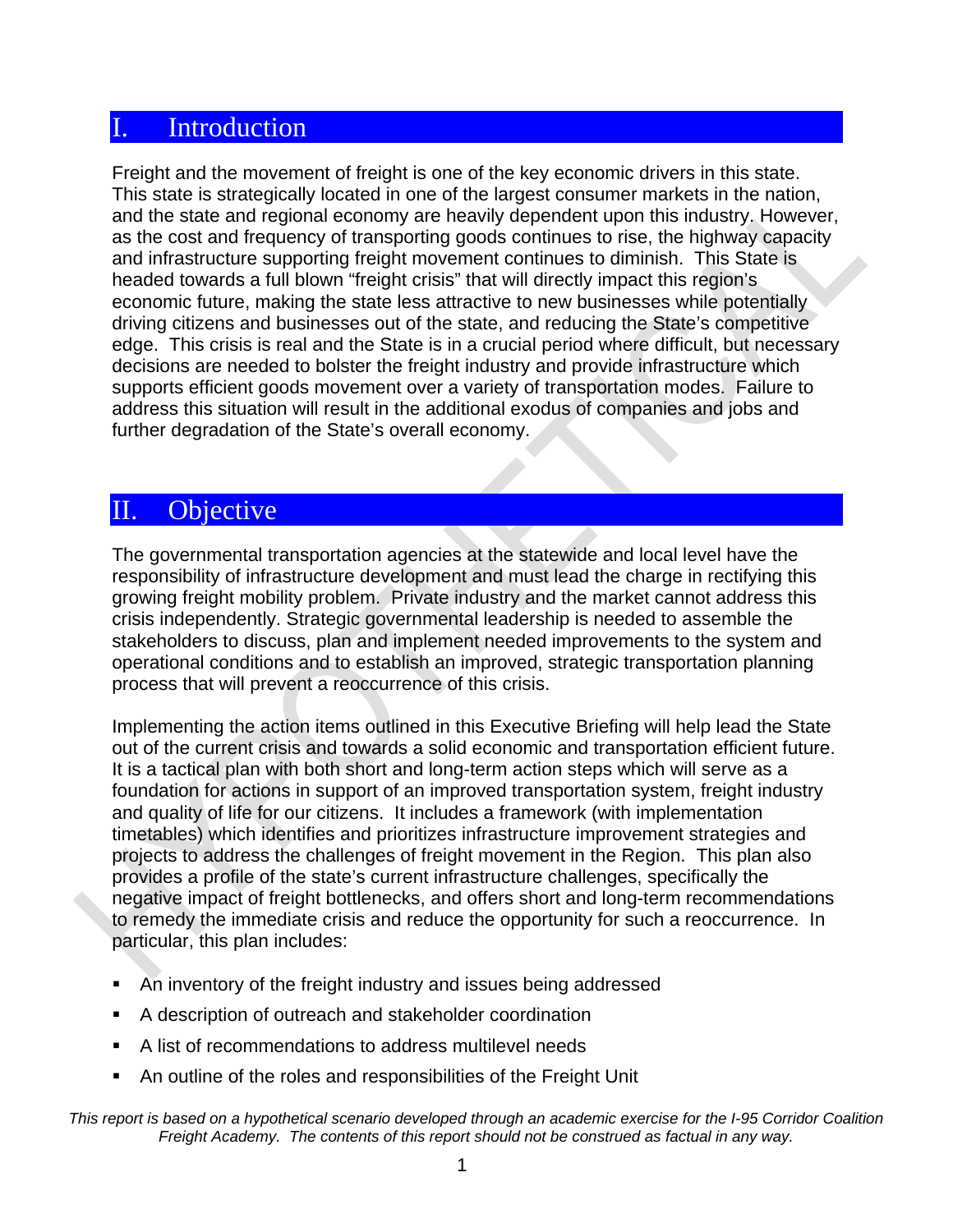### III. Freight Industry Profile and Issues

Our State is fortunate to have a freight infrastructure that serves shippers by highway, rail, sea, and air. We have one of the largest nationally important seaports; but some of the oldest transportation infrastructure in the country. In addition, our State is home to a large warehousing industry that distributes goods to an extensive consumer market. The key freight industries include:

- The International Port
- **Multiple Distribution Centers**
- **Manufacturing (incl. auto production)**
- **Agriculture (w/ development pushing in)**
- **Private Rail (Class I and short lines)**
- Solid waste transfer facilities

Over the last decade, we have observed a disproportionate increase in highway congestion that is significantly impacting the efficient movement of goods. This section describes the various goods movement infrastructure in the state and some challenges we have as a result.

#### **Freight Industry Data**

We conducted a quick but comprehensive survey of existing public and private data to develop freight movement profiles. Several sources of data have been used to develop the following freight profile for the State. These sources include commodity flow data which shows the type and amount of goods traveling into, out of, within and through our State; cargo tonnages handled by the State's key Port; congestion levels along key freight corridors; and statewide-classified truck counts. This data was provided by the State Transportation Department, the Port, and by private data sources.

### **Highway Profile**

The highways in our State are diverse and not planned in coordination with comprehensive plans. They evolved over time in response to the development of the region over the last one hundred years. Development has been allowed to grow without consideration of the impacts to traffic and some are considerably overcapacity. The two major highway spines of our State (H-1 and H-2) experience recurring congestion, with traffic backed up for a total of eight hours each day. The congestion is particularly acute on these corridors which carry 50% of the traffic in the state's highway system and are critical for ensuring efficient movement of people and goods. More specifically, these two highways are particularly important to the Port operations, the major distribution centers and the manufacturing operations of the port region and travel-time reliability is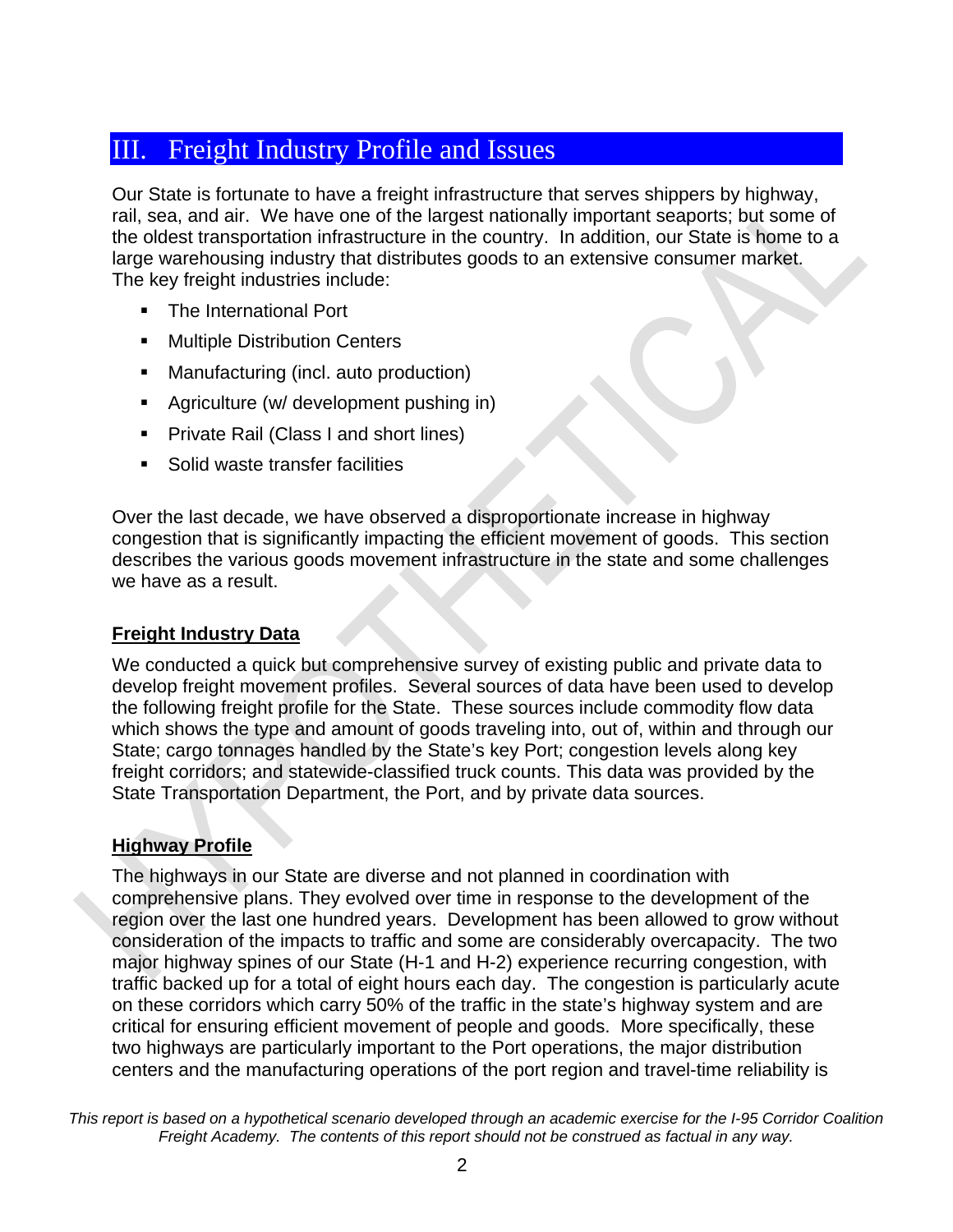relatively low. Included in the highway picture are aging bridges and tunnels where state maintenance has declined.

Issues:

- Highway congestion through our region is growing at an unprecedented rate. As a result of this congestion, Port competitiveness is being impacted, as well as movement of Port goods to nearby distribution centers and manufacturing clusters.
- Narrowing of lanes (from three to two) between exits X and Y creates a system chokepoint.
- Aging bridges and tunnels in the more urbanized areas have affected the movement of goods.
- The congestion is also having a detrimental impact upon the region's air quality and environment.

### **Rail Profile**

Our State is serviced by two Class I railroads, several short line railroads, and also contains some unused but available rail rights of way. Of the two Class I railways, one (R-1) is over capacity. The second line (R-2) is functionally obsolete and has restricted height and weight issues that do not enable it to handle "doublestack" containerized rail movements or industry standard weight rail cars. All the routes have multiple at-grade rail crossings, many in residential communities.

In addition, the region is concerned about highway congestion, which may affect rail freight movements. There is a strong interest in expanding passenger rail services in an existing freight corridor, which will only diminish capacity, if no additional right of way is acquired. Passenger transit services exist in all the urban areas and there are some rail services through the State that include the suburban areas.

Issues:

- Rail freight service is constrained and our rail links are already over capacity.
- Low clearances on key bridges and at four at-grade crossings create potential safety hazards.
- Freight rail must compete with passenger rail service.

### **Port/Waterway Profile**

Our State is home to a large international port, several small private barge and shipping operations, and nearby coastal sites that are amenable to barge and maritime movements. One of the state's three major urban areas contains the Port as well as the International Airport. With highway and rail congestion in the region increasing, the present and future of the Port's competitive position is adversely affected. Available dock sites could provide an opportunity for increased short-sea shipping freight movement.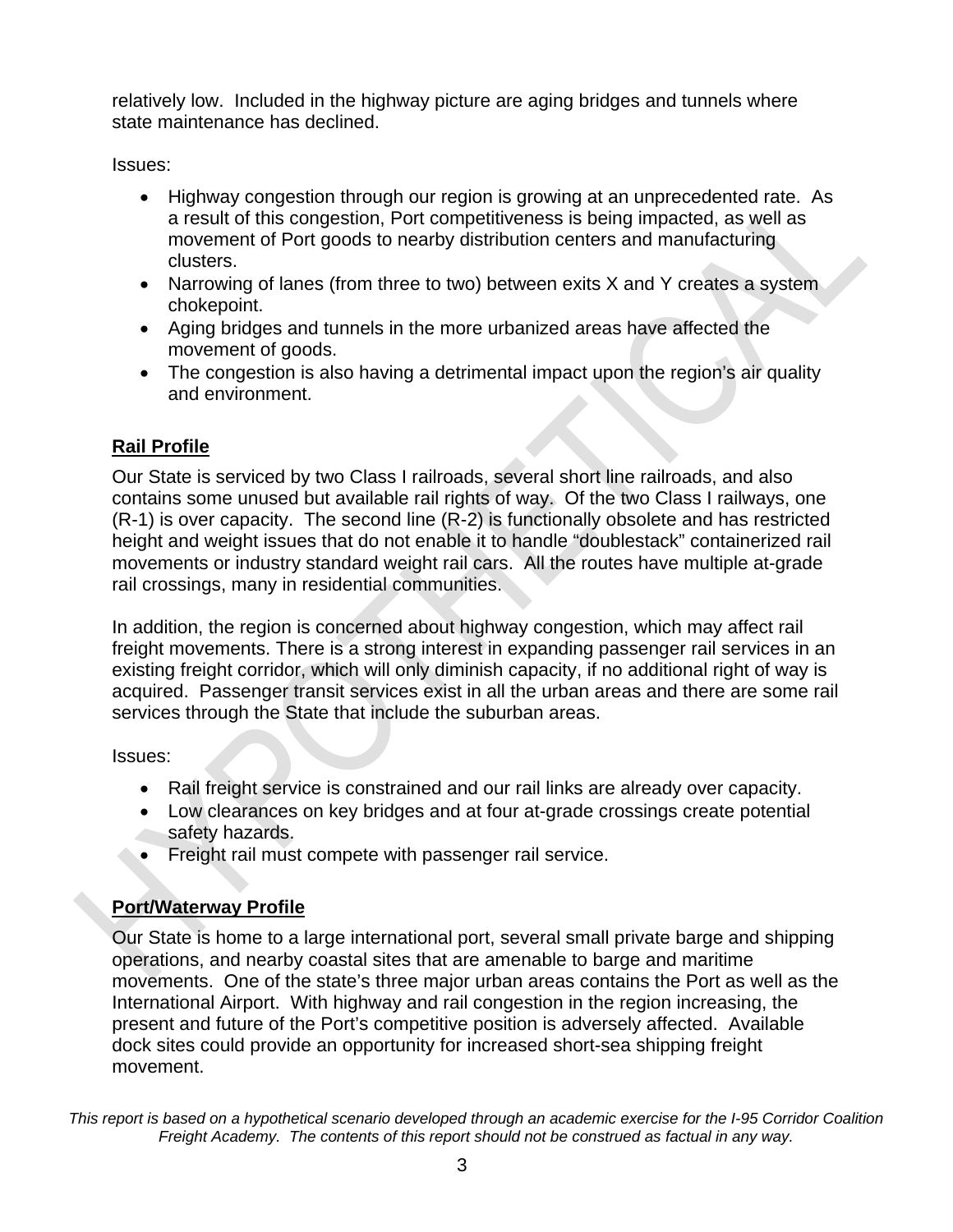Issues:

- Congestion on the highway system and constraints on the rail network have slowed the efficient movement of goods to and from the Port's facility. Port facilities are currently served by one two-lane road and a single railroad.
- The Port Authority's investment in technology and improved internal circulation of truck/train movements have not been matched by a corresponding State investment in "outside the gates" infrastructure.

### **Air Cargo Profile**

One major domestic and international airport is located in the State. As previously noted, the airport is located in the same major urban area as the Port. This airport has cargo services which generally haul higher value, lightweight products such as electronics and medical equipment that require fast delivery across the country.

Issues:

• Highway congestion is also affecting the movement of time-sensitive goods into and out of the airport.

### **Distribution Centers and Warehouses Profile**

Our State also is home to several major distribution centers and manufacturing plants, including an auto production facility. The State also includes a number of farming and agricultural businesses however, farmland is increasingly being swallowed up by suburban development and this industry is dwindling.

Issues:

- Warehouses and distribution centers are not located close to the Port.
- Warehouses and distribution centers are being built further from the port and on "green" fields.
- The location of these warehouses and distribution centers is having an impact on the condition and functionality of the highway infrastructure as goods are traveling further distances on an already stressed highway system.

### **Critical Freight Corridors**

Our State's freight industries are served by several critical freight corridors. The corridors are defined by the Class I and II rail freight system, the National Highway system and additional roads supported by the Federal Highways Freight Analysis Framework. As determined by the Public-Private Freight Stakeholder group, the freight critical roads are generally defined on a throughput threshold by the number of freight businesses, number of trucks, or a percentage of trucks basis.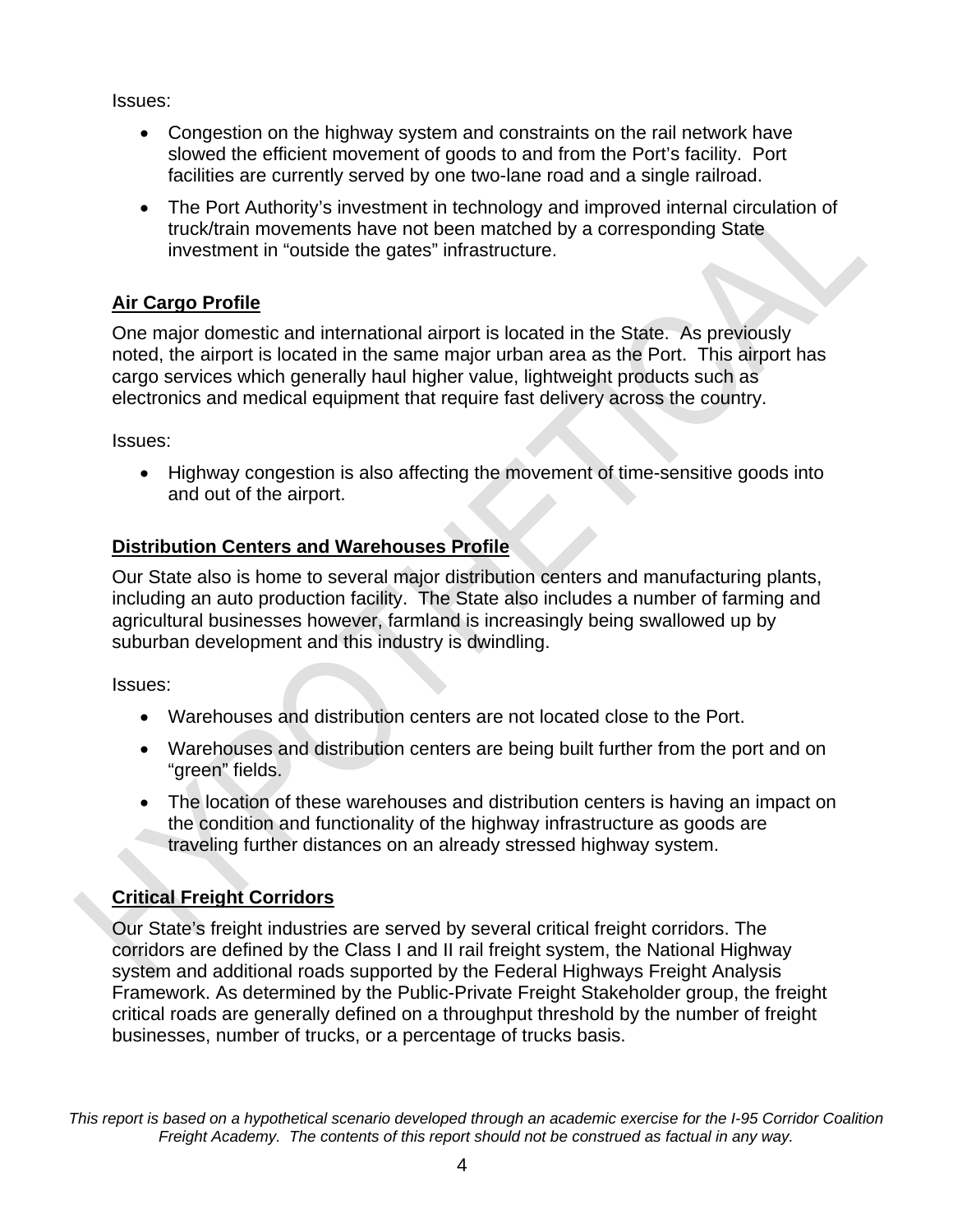### a) **Outreach Process and Structure**

A series of stakeholder and public outreach meetings and workshops were held to draw relevant input from the various affected groups. The meetings were facilitated by all affected agencies and tailored to the specific perspectives at hand. Public outreach involved respective region's MPOs (Metropolitan Planning Organizations), business community, and the general public at each of the three major urban areas of the state. Smaller freight stakeholder workshops included truck, rail, port, air and major manufacturing representatives.

At each of the meetings, staff presented the DRAFT Freight Bottlenecks Industry Report and Plan and reviewed the critical freight issues and potential short and long-term solutions. Feedback from meeting attendees (both verbal and written) has been captured and prepared into an Outreach Summary Memorandum.

### **b) Stakeholders and Issues**

In addition to the general public feedback, two highly organized residential groups provided very specific concerns regarding their respective neighborhoods. One group was deeply concerned about increasing truck traffic through their neighborhood and cited the negative resulting impact of increased noise, poor air quality and worsening safety for their children. A second group was concerned about rail traffic and the impact that increased freight rail congestion would have on their neighborhood. In addition, an established business group representing the interests of commodity distribution centers was sought out and provided significant feedback. Stakeholder concerns covered many of the freight issues that will be expanded upon in the next section.

Stakeholder Coordination: The Freight Unit outreach staff was also responsible for managing coordination with other agencies as the Plan was developed. They sought feedback from the following stakeholders to ensure that their voices were heard in the planning process:

- MPO transportation planning representatives
- Multiple Chambers of Commerce
- State Highway Administration
- **State Police**
- State Management and Operations
- **State Rail Administration**
- **State Port Authority**
- State Aviation Administration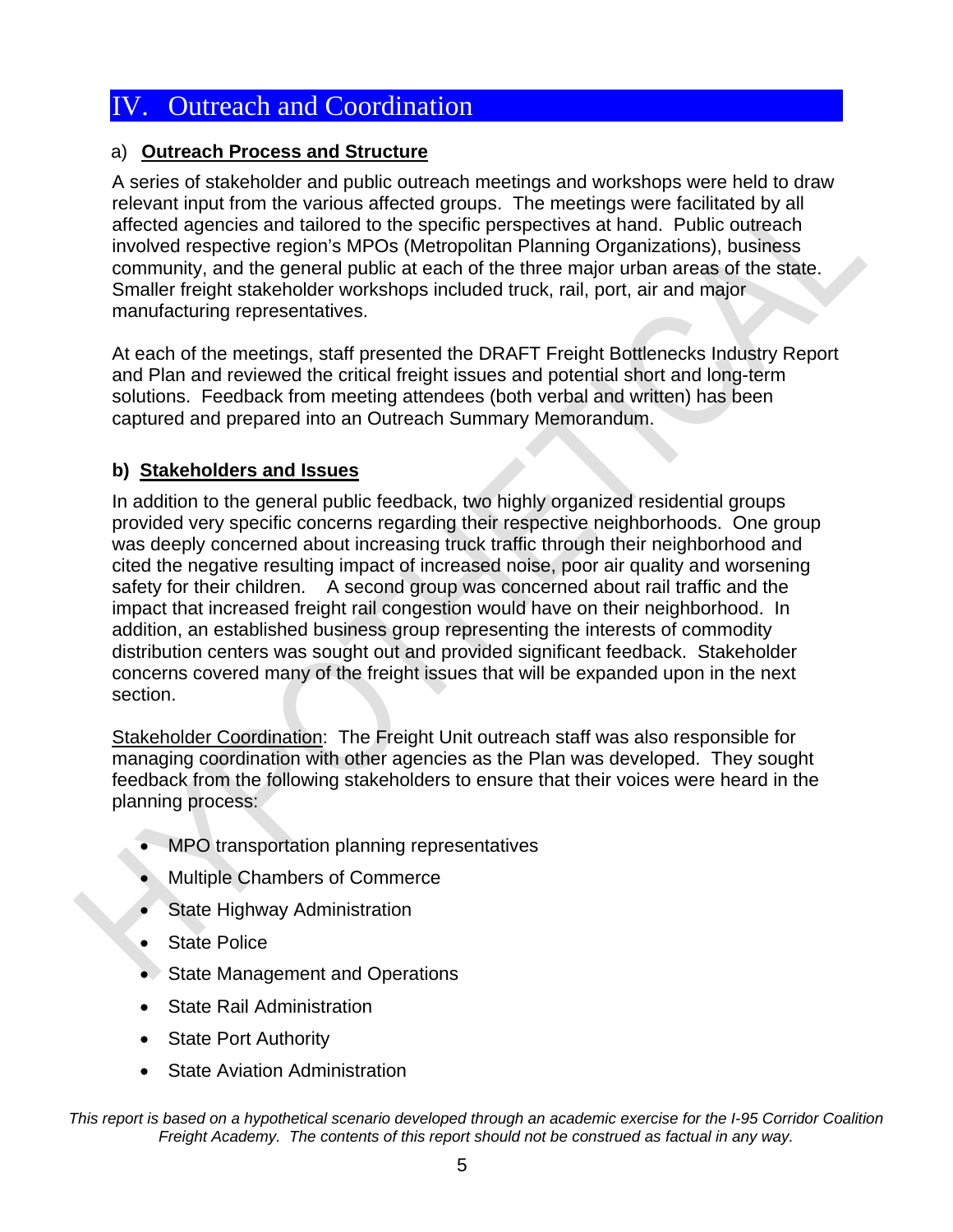- State Environmental Resources Department
- State Department of Commerce (Economic Development Agency)
- Federal transportation representatives (FHWA, FTA, FRA and various Planning and Safety officials)
- Transportation Authorities (toll facilities)
- Regional commuter rail authority
- Private Rail Class I, R-1, R-2, and Rail Shortlines
- Professional, Mode-Specific Associations including the Trucking Association, the Railroads Association of the State, the Port Users Association, and the State Aviation Association
- Private motor carrier companies, drayage providers, shipping, third-party logistics providers, distribution center representatives, and freight forwarders
- Federal, State, and Local Elected Officials and their staffs

Truck Resident Group: Interstate and highway congestion is pushing truck traffic to secondary roads. This group is concerned about the growth in truck traffic traveling through their neighborhood. This group has focused on three issues: noise, air quality, and safety. They have a political leader to help champion their cause in the State Legislature.

Rail Resident Group: This group is concerned about increased rail traffic through their community. The community is already troubled by the existing rail traffic and the noise it brings. With many grade crossings safety is also big concern. Another concern is the movement of solid waste and hazardous materials (HAZMATS).

Freight Business Groups: The owners of the state's two largest distribution centers and the auto production facility have begun to "feel the pain" and have raised significant concerns to the State Department of Transportation about how highway congestion is severely compromising their businesses. Congestion is making it nearly impossible to meet consistent, reliable delivery times which are adversely affecting their bottom-line. These business owners have informed the Governor's office that they are seriously considering relocation to nearby states. The implication of a loss of any of these businesses would mean major tax and employment impacts on the state.

Other freight stakeholders in the business of providing regional truck, rail, distribution center, port and shipper executives were drawn together as an informal public-private discussion group. Members of the State and local transportation agencies met with the group of freight transportation industry partners for several discussion meetings. The following is a list of some of the issues discussed.

• The threat of truck restrictions and increased delays at rail crossings also has them concerned about their ability to meet customers' reliability needs.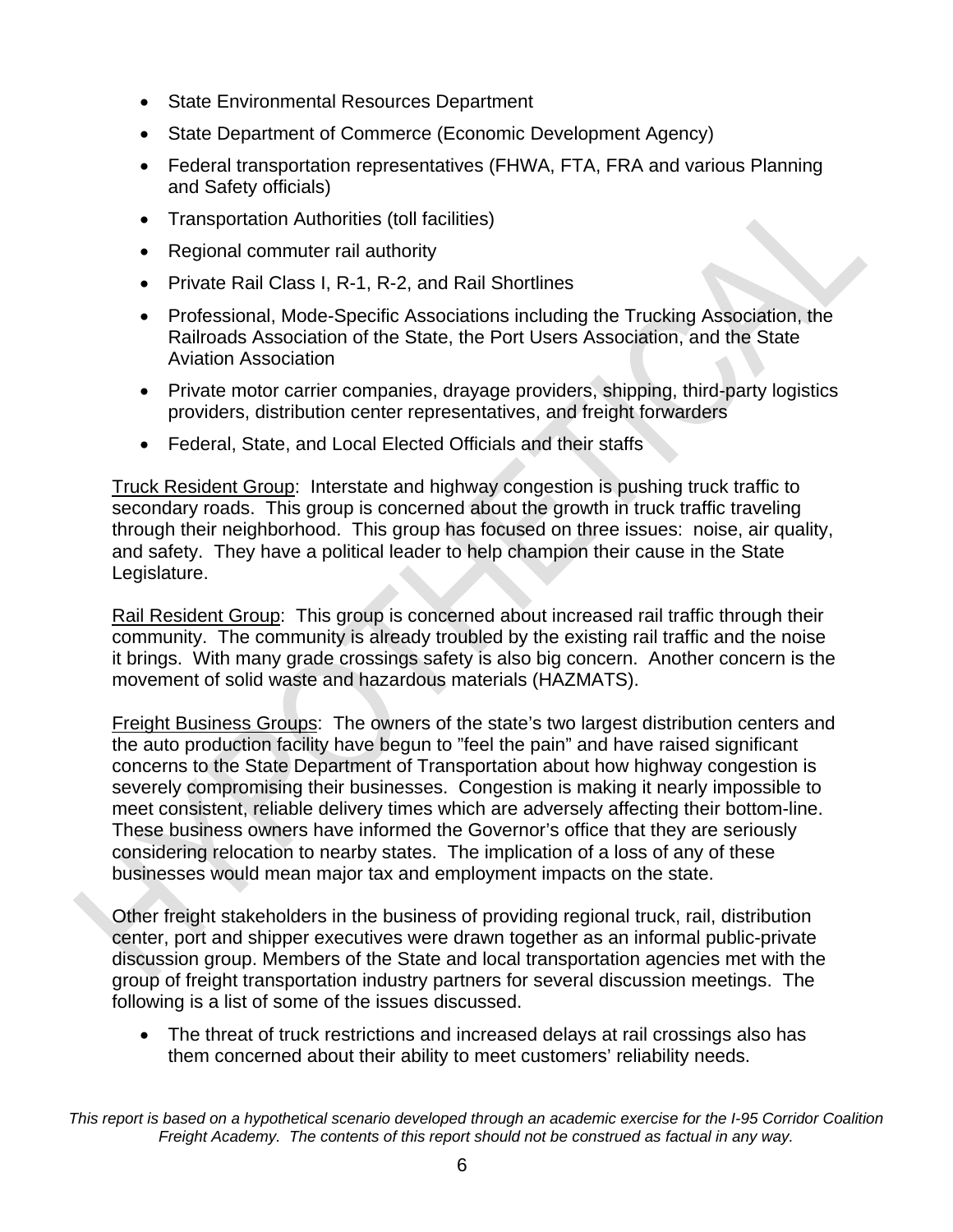- Many of the truck-oriented businesses commented that they are having increased delivery failures and their costs have increased because of the need to hire more drivers to handle the same freight, and are, at the same time, increasingly unable to find qualified drivers.
- There is an interest in participating in the required infrastructure improvement costs, if they had confidence that the additional resources would be spent appropriately.
- The group agreed that private industry needed to consider shifting operations to off-peak hours in order to make the best use of existing capacity in the near-term. Follow-up meetings to discuss this with the regional trade associations are being planned.

### c) **Additional Outreach Issues**

Transportation congestion is having a negative effect on the region on multiple levels. In addition to the specific citizen concerns noted, land use, transit service, and environmental concerns were raised.

Land Use Concerns: Poor land use planning and transportation coordination is contributing to the congestion problem in the state. New residential, retail, and office developments increasingly sprawl along the highways further from the cities adversely impacting the congestion situation.

Transit Service: Transit service is provided in most of the urban areas; however, service to the suburbs is limited to a few bus routes. This gives commuters little choice but to use their car for all transportation. Growing urban communities of newly migrated and underemployed people are dependent on transit services.

Environmental Concerns: Congestion leads to increased greenhouse gas emissions as well as placing the region into increased regulatory and fiscal constraints due to the federal environmental non-attainment area designation and accompanying restrictions.

### V. Recommendations

The congestion on our State transportation infrastructure has a rollover effect, impacting the competitiveness of the State's and region's commerce. The following recommendations represent an opportunity to address both short-term operational deficiencies and to establish longer-term institutional changes that redirects the State to support and finance an efficient freight system.

The new direction that would be established by these recommendations would be characterized by multi-modal, multi-jurisdictional, and multi-institutional collaboration and cooperation that would achieve the broadest benefit to public and private stakeholders. The recommendations would enhance the movement of both people and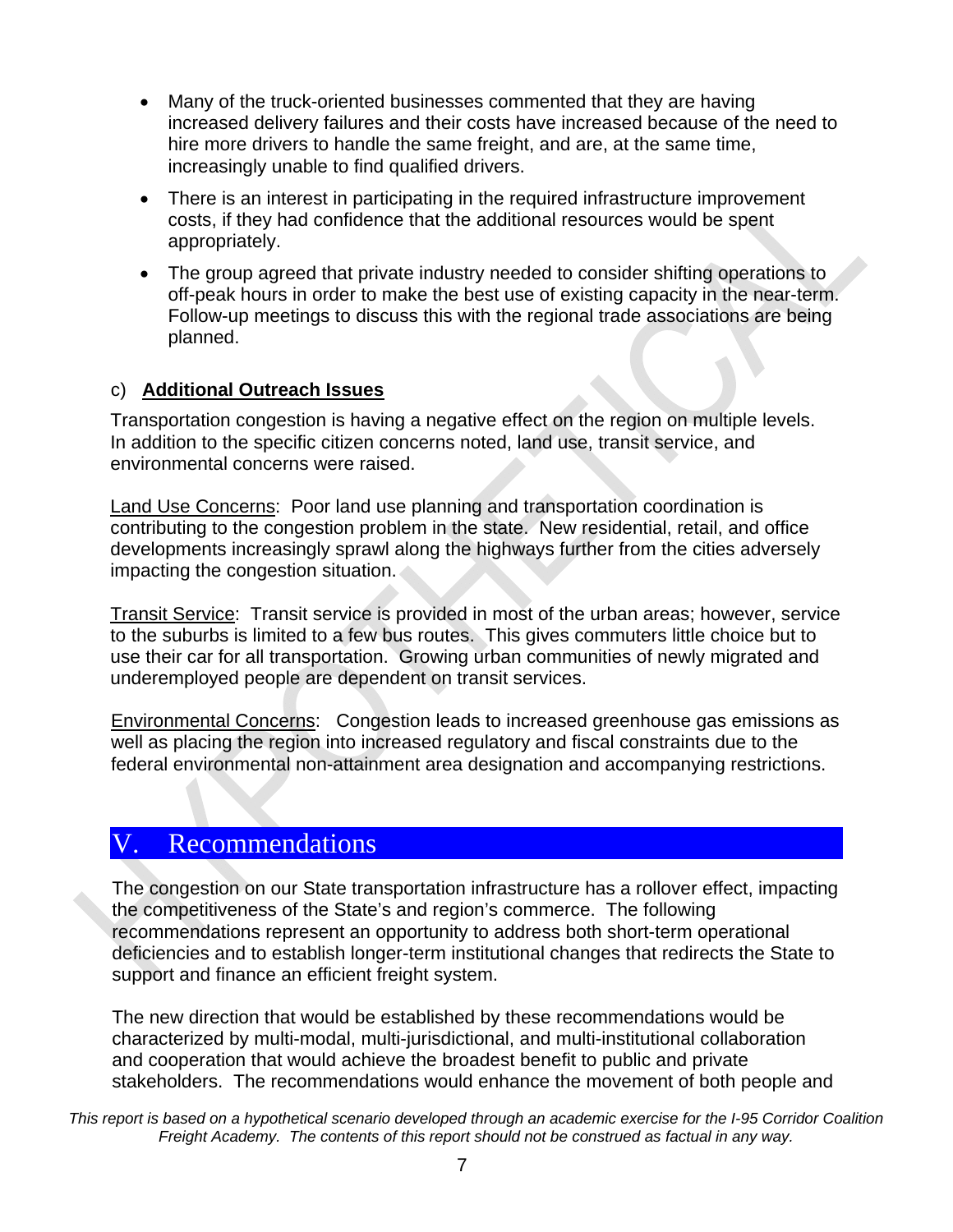goods. Additionally, our recommendations are based on the following four guiding principles:

- **EXEDEE** improving the economic competitiveness of the region and State;
- **•** reducing all forms of transportation congestion;
- **F** improving energy efficiency (and therefore the reduction of greenhouse gas emissions);
- **EXT** improving the quality of life for our citizens now and in the future;

And, the Plan's recommendations include,

- **Institutional Coordination and Leadership**
- Operations
- Financing
- **Long-Range Planning**
- **Land Use Planning**
- **Education, Outreach and Technical Assistance**

### **INSTITUTIONAL COORDINATION AND LEADERSHIP**

1. **Establish a senior-level body to promote logistics as a critical element of the state's economic prosperity**

This state needs a coordinated approach to plan, design, fund, and implement improvements to the freight transportation system in order to sustain the state's quality of life and economic prosperity. Currently, the majority of freight strategies are being advanced independently, thereby resulting in inefficiencies and gaps for advancing a true statewide freight strategy. The creation of a senior-level body will help enact the actionable items outlined in the implementation plan and ensure the success of the overall statewide freight mobility strategy. The highest priority must be given to the creation of a senior-level body created by Executive Order of the Governor to champion freight issues.

The proposed senior level body, once created, would spearhead the following general activities:

- Develop the overall logistics/economic development strategy for the state.
- Monitor implementation and ensure timely completion of designated projects, programs, and initiatives.
- Advance priority strategies bundles (i.e., groupings of programs, projects, and initiatives that must be advanced across multiple state agencies, authorities, and the private sector.)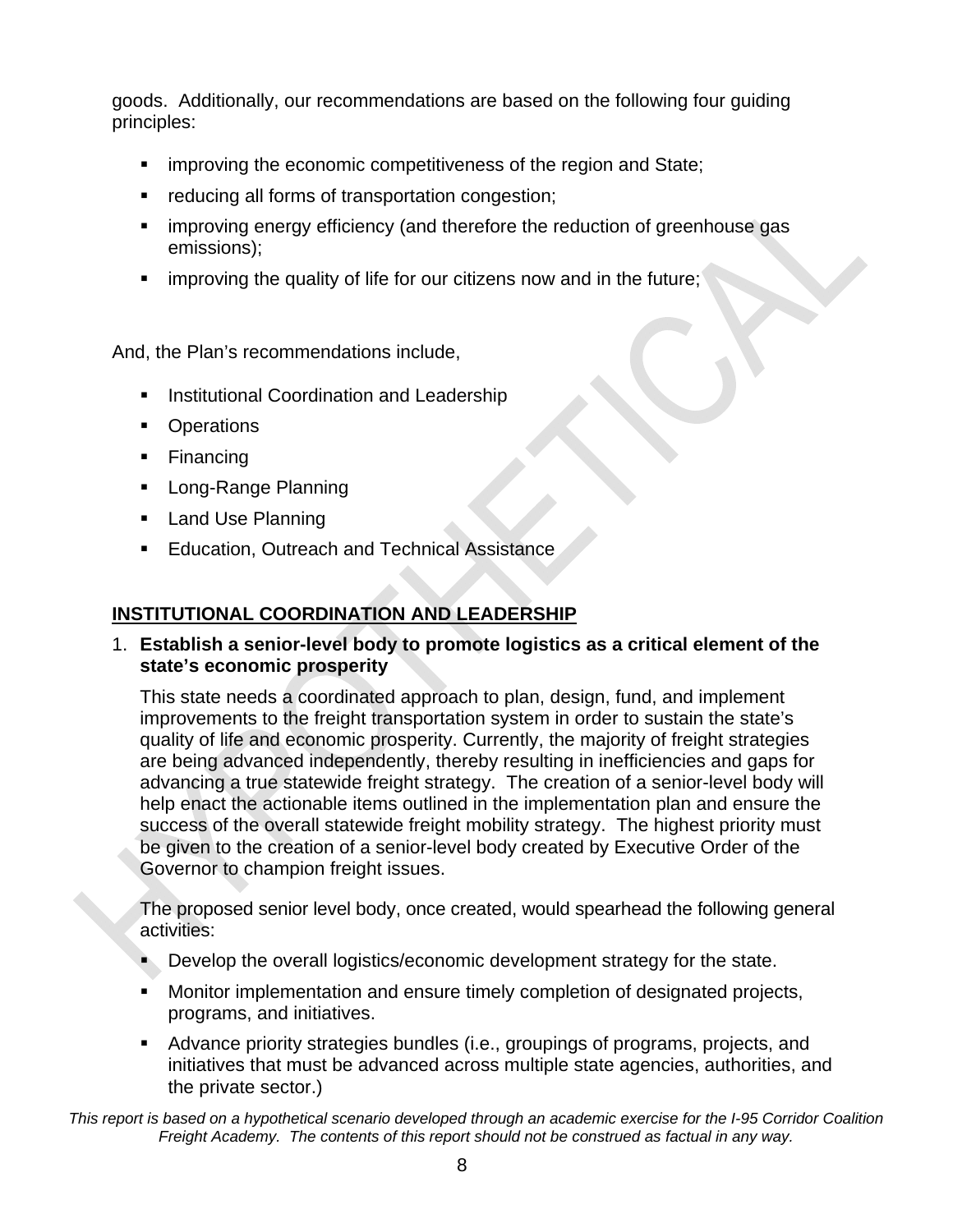- Work with the Port, MPOs, and local jurisdictions to develop a program oriented towards tying warehouse development and the international marine cargo movement closer together. Encourage the reuse of appropriate underutilized and brownfield sites in urban areas for new value added distribution center development. This will relieve pressures for expansion elsewhere in the State and outside the State.
- **If all identify and advance leveraged funding opportunities utilizing individual agency** bonding and funding mechanisms; local, state, and federal programs; and private sector investments and fees.
- If Identify regulations, policies, and procedures that can be administratively implemented, adopted, amended and/or abolished that are in support of the intent of the Executive Order and identify those actions that will require further legislative action.
- Ensure involvement and close coordination among the state and regional agencies, private sector, and local communities as appropriate at each stage of implementation.
- Conduct a monthly business roundtable with the top 10 business leaders in the state to generate ideas on improved communication, data sharing, and creative ways to solve problems.
- Develop and deploy educational campaigns to create public and private sector awareness of the roles of goods movement in their daily lives and the contribution of the logistics industry to the state's economy.

### **OPERATIONS**

l<br>L

### **2. Advance mode-shift strategies**

Trucks are the predominant mode in moving freight, and are operating on an increasingly congested highway network. Increasing the use of other modes to move goods is a sound compliment to strategies designed to address future highway congestion. Several strategies should be pursued for their ability to move more freight off of our highways and onto other modes.

- a. **Evaluate the use of sprint trains and rail shuttles, both within and outside of the State.**
- b. **Advance the use of rail shuttles between the port and key warehouse and distribution center nodes.** Completion of on-dock rail facilities should also be a priority.
- c. **Encourage the use of rail freight and barge options.** This can increase the efficiency of the overall inland distribution system. However, it must have sufficient capacity and be made economically viable to perform that role.
- d. **Expeditiously advance planned investments in the state's rail freight network aimed at removing operational bottlenecks and increasing system capacity.**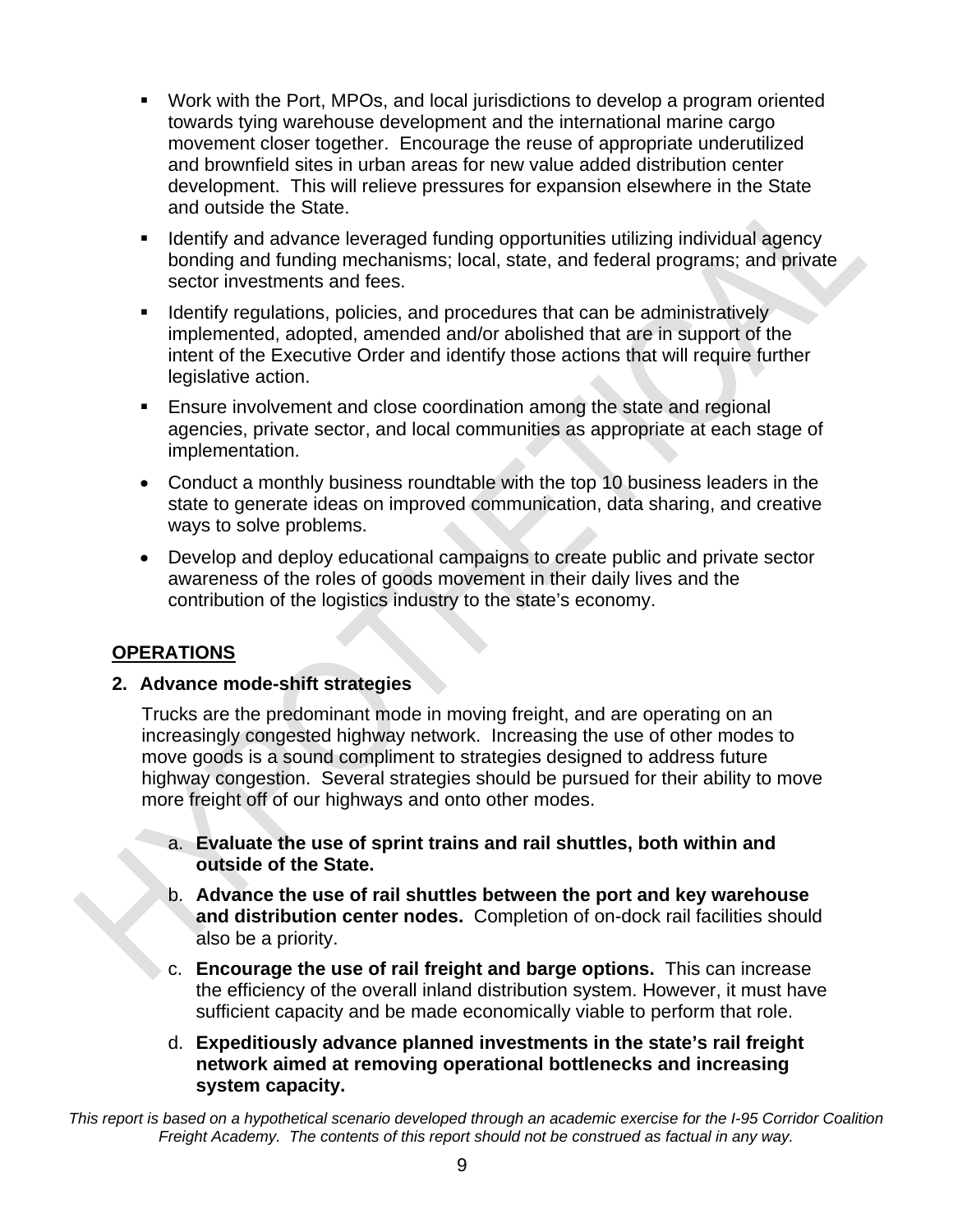#### 3. **Advance time-shift strategies**

There is a significant advantage to be gained in improving the efficiency of moving goods by highway if the operating hours can be adjusted, thus utilizing the available off-peak period roadway capacity. Trucks will be better able to take advantage of the off-peak capacity, and will face less competition for the use of facilities from auto traffic. Although hours of operation is a private industry business decision, providing incentives for changes in the travel behavior of the freight industry could reap significant benefits in overall transportation operations. While the market forces themselves may ultimately lead to this strategy, relief is needed now for the current crisis. Legislation that requires such operations or an incentive to those who do would provide some immediate relief to this situation. As such, this state needs to propose and promote legislation that will provide incentives to encourage off-peak freight operations. Advancing such a program will require the cooperation of the port operators, warehouse / distribution center operators, the Trucking Association, and local governments.

One strategy to advance this recommendation is to test its affect by implementing it on a trial basis in a test market. The Port and maritime cargo facilities provide a concentrated and well-defined test market. This report recommends that the state test the concept of extended hours of operation or other time shift strategies at our maritime cargo terminals. There are substantial benefits to supporting maritime terminal time-shift strategies. Programs such as extended gate hours and the PierPass program in southern California have successfully encouraged the use of existing roadway capacity during less congested off-peak periods. If this strategy can be made to work at the port and maritime facilities, the concept can then be expanded to a broader statewide initiative.

#### **4. Develop specific infrastructure and operational action plans for the priority freight corridors**

While the mode shift and time shift strategies discussed above will help address some of the existing congestion and efficiency issues presented in Section IV above, significant investment in the infrastructure itself will be required to address operational problems in the system and to have an affect upon congestion in the longer term. In order to address this, it is recommended that an infrastructure and operational plan be developed for the states priority freight corridors. This plan should strategically focus on the state's critical freight corridors and define what improvements are needed, physical and operational, along each of those corridors to address the state's "freight crisis".

### **FINANCING**

5. **Seek Maximum Federal Participation and Funding due to the National and Regional Significance of this Area:** Finding resources to add rail track to existing right of way to open up capacity.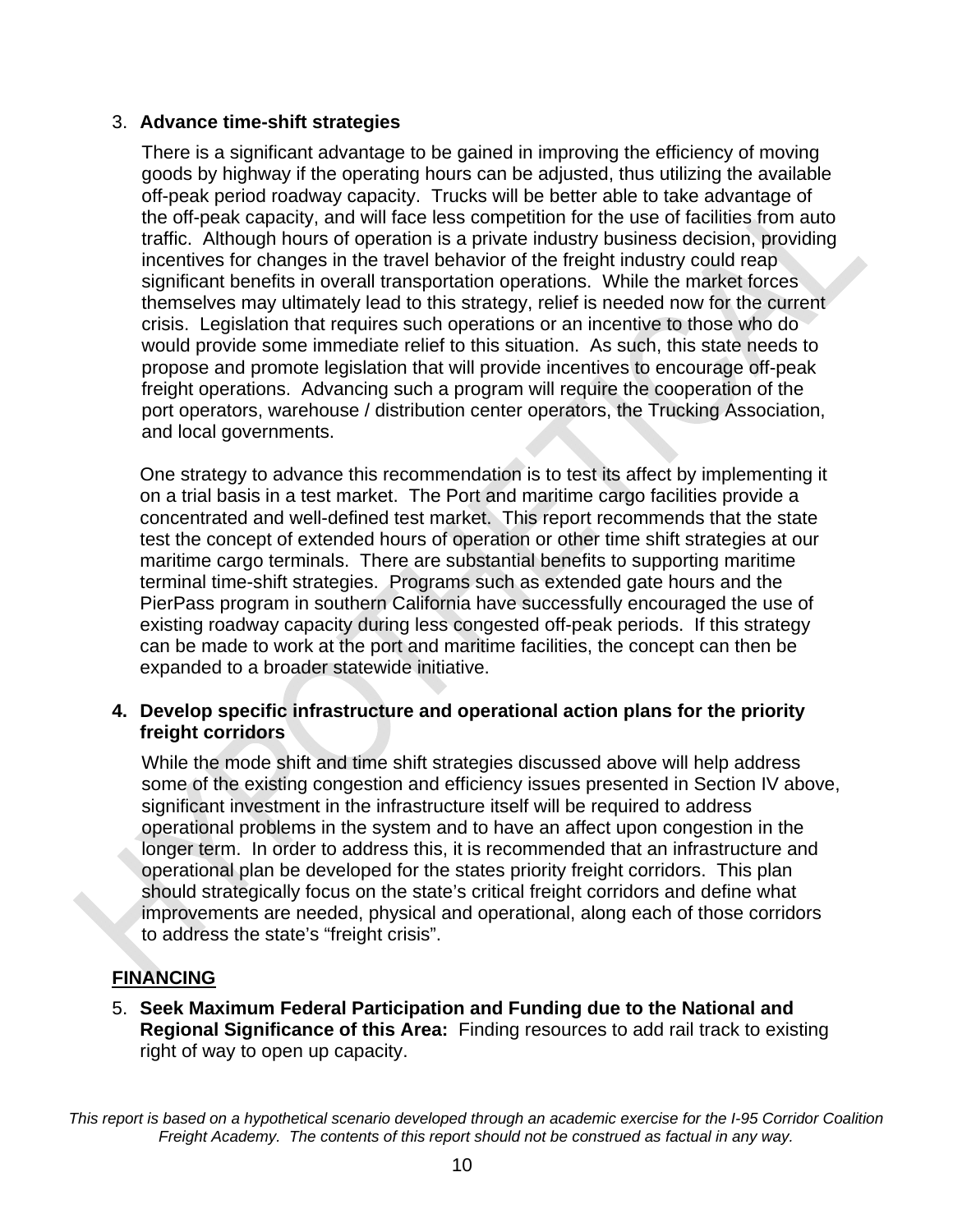- 6. **Develop attractive public-private partnerships to leverage finances needed to make short-term improvements:** Also, identify and use performance measures to show private investors (and the public) the return on investment and expedited delivery of projects.
- 7. **Seek state legislative approval of dedicated discretionary funding for addressing short-term operational deficiencies (i.e., vertical clearances, turn lanes at warehouse entrances, etc.):** Selection of these projects would be subject to an independent prioritization process (including criteria and adherence to freight efficiency goals) and the State DOT would provide an annual accomplishments report to the legislature.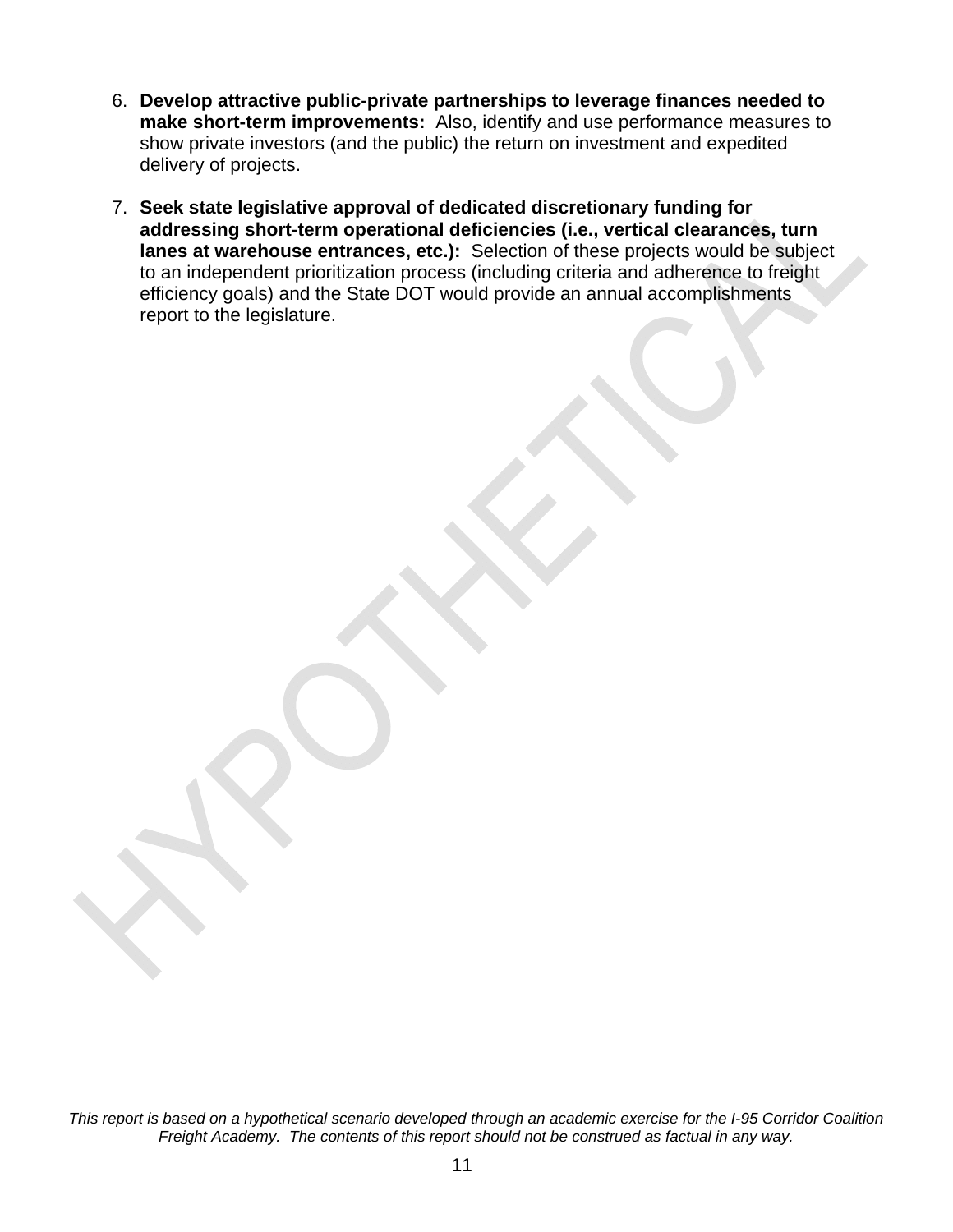### **LONG RANGE PLANNING**

### 8. **Develop a long range comprehensive Statewide Freight Plan**

Stakeholders involved in the development of this Plan reported that transportation planning, as a whole, needs to be improved. An effective statewide long-range freight transportation planning process will be guided by strategic goals as established by the executive leadership of the State. It will also be effective if it is coordinated between modes, agencies, and both public and private stakeholders. This recommendation proposes that long-range freight transportation planning should involve the following.

- Steered and coordinated by a dedicated transportation policy leadership team
- **IDED** Involves public and private stakeholders
- **Establish and set appropriate transportation and economic goals**
- Data collection that effectively and realistically projects the transpoprtation and economic trends of the state and sub-regions
- The development and use of a statewide travel demand model to conduct cross mode and intermodal analysis scenarios
- **Develop a series of system-wide performance measures (baseline and targets)** to ensure future projects meet the mobility and safety goals of the State DOT
- Needs to work in tandem with other capacity enhancing efforts, such as
	- A comprehensive mass transit network
	- New passenger rail under consideration for some freight lines

### 9. **Develop a more coordinated mechanism for the planning and management of the rail system**

A more coordinated mechanism for the future planning and management of the rail system is necessary. This process should:

- Identify overlaps and/or conflicts among previously proposed improvement programs, classify additional critical chokepoints, and identify critical capacity constraints beyond the state's borders.
- Systematically assess the rail network to establish goals for basic standards for weight-carrying capacity and height/width dimensions that should be adopted across the state's rail network.
- Address at-grade rail crossings and the safety and operational issues occurring at these locations.
- Facilitate the identification and resolution of passenger-freight rail operating and program support conflicts on lines where new or expanded services is being considered.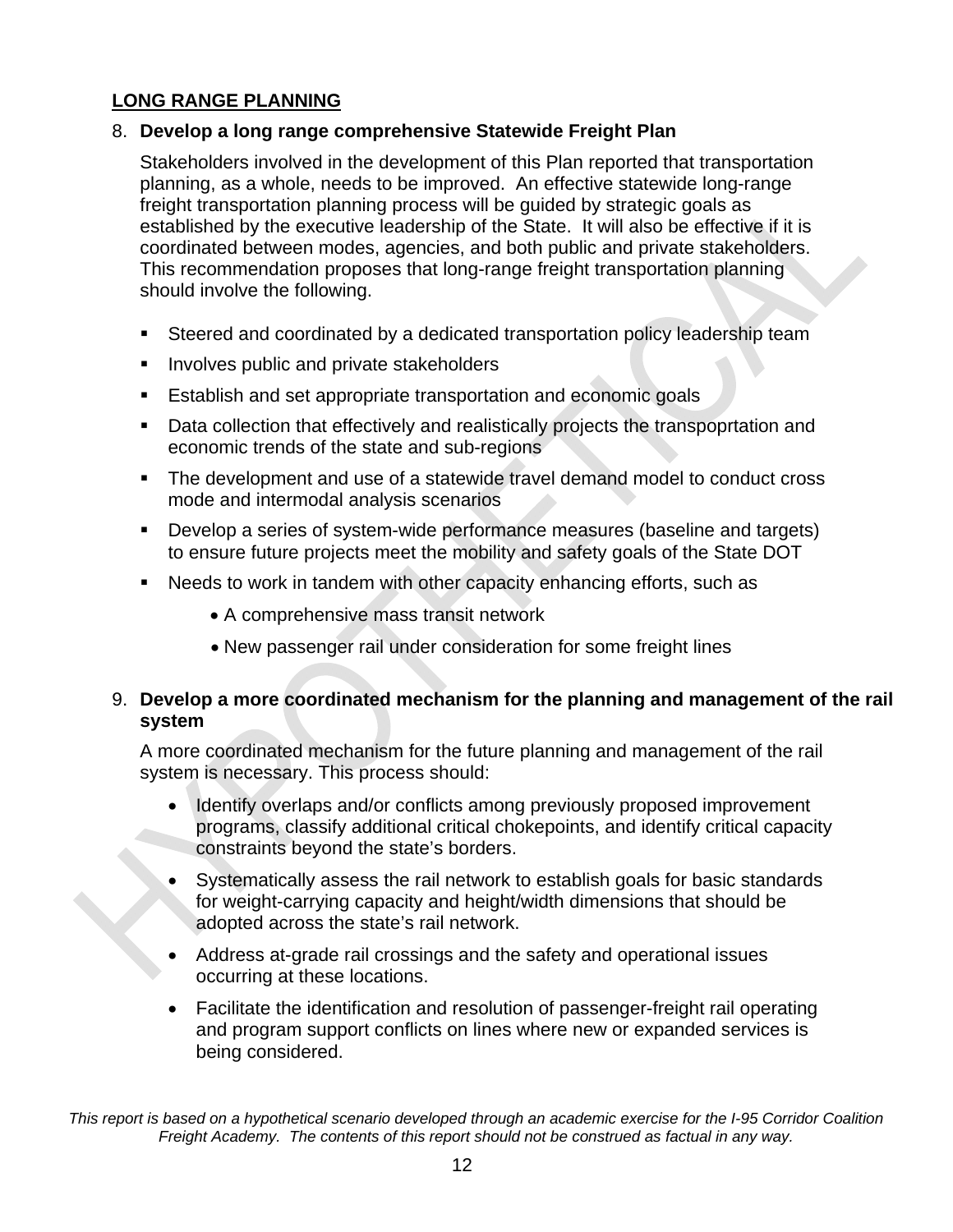• Provide a forum for institutional coordination and cooperation and increased dialogue among Class I and short line railroads, passenger rail service operators, and the users of these services regarding operational issues.

### **LAND USE PLANNING**

### 10. **Engage with local stakeholders to encourage the coordination of Land Use Planning at a more regional level and begin to incorporate applicable Freight Planning elements into those plans**

As land use planning is managed by local jurisdictions within the comprehensive planning process, the State recognizes the influences that affect land use decisionmaking. However, as transportation infrastructure revenues continue to diminish in proportion to the needs, any plans for a sustainable transportation system must also include sound land use planning, policies and decisions. The freight industries network is no different. In order for this state to accommodate future growth and economic development, this state must become smarter in the way that it addresses land use planning for the freight industry. Failure to do so will result in a continued out migration of jobs and population. This report recommends that the state address the land use planning side of this issue by implementing the following strategies:

- Develop, incentivize, and guide site location strategies for future companies. Consider brownfield sites and locations where adequate, intermodal transportation capacity exists (or can be built without expensive right-of-way).
- **Provide incentives to develop on brownfields by subsidizing clean up efforts.**
- **Determine the most strategic location(s) for a new intermodal terminal to help** facilitate better truck to rail car (and vice versa) moves.

### 11. **Determine where future warehousing and distribution center facilities can best be located within the state**

From an economic development perspective, it is better to encourage warehouse and distribution center development within the State rather than have the facilities and associated jobs generated outside the State. Working together, public agencies and the private sector must determine where additional warehousing / distribution space can be accommodated in-state.

The reuse of brownfield or underutilized properties is a partial solution to this problem. While the continued use of "greenfield" sites near existing warehouse clusters is also anticipated, as land becomes more expensive and/or less available, these warehouse developments will shift outward. The objective of this strategy is to maximize the economic development benefits accruing to our state as a result of the concentration of freight activity in the state. This should be done in close cooperation with industry associations, property owners, developers, and localities.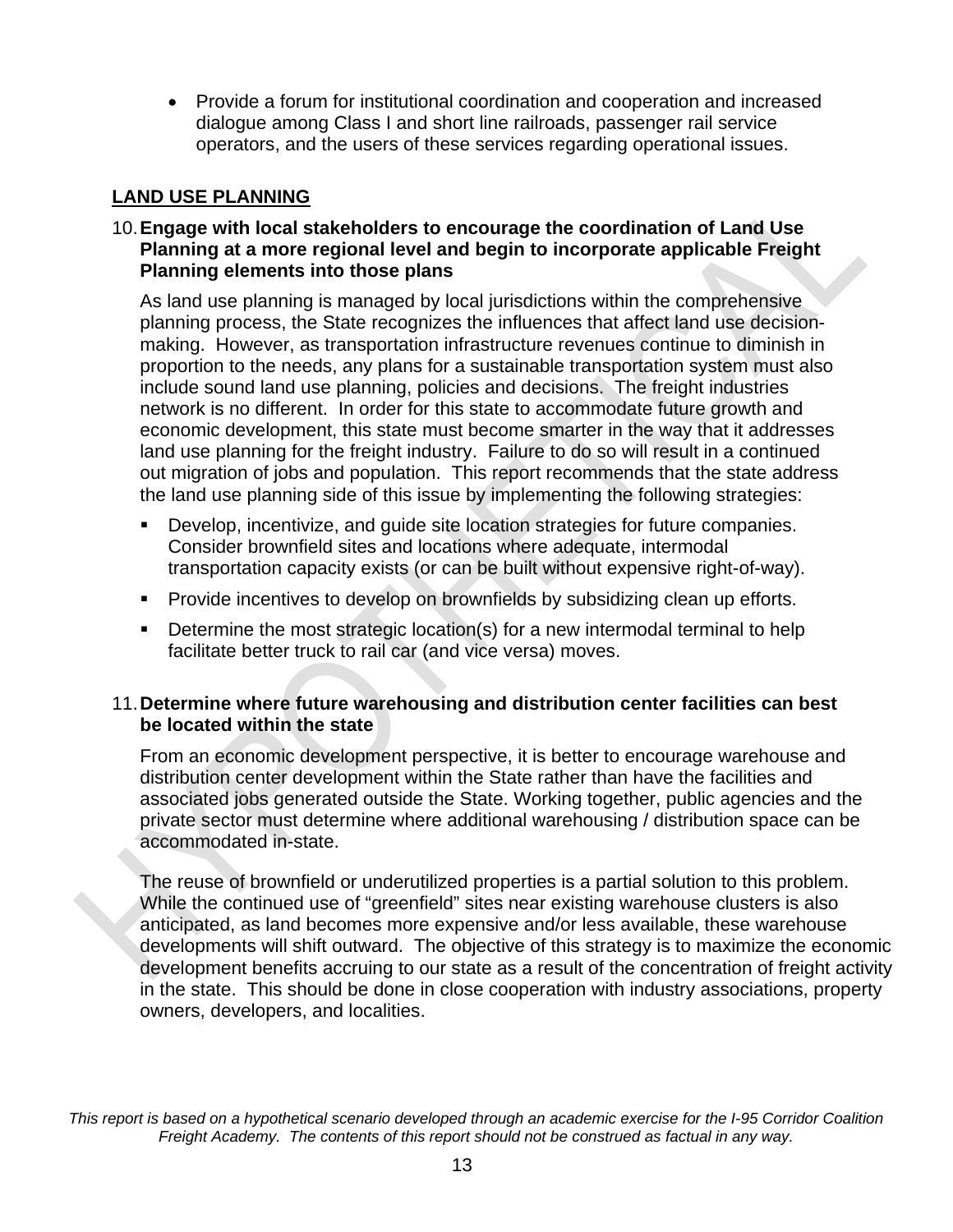#### 12. **Explore modal options to support warehouses and distribution centers (DCs), individually and as part of corridor efforts to better connect clusters with port facilities**

The operation of scheduled, double-stack container service between the state's maritime terminals and key concentrations of warehouses and distribution centers as an alternative to trucking containers to and from these areas should be explored. Rail-based container shuttle service would offer an alternative to trucking containers to and from these areas. Rail shuttles can significantly reduce the amount of truck trips occurring between these facilities and can have significant economic development benefits.

### **EDUCATION, OUTREACH AND TECHNICAL ASSISTANCE**

#### 13. **Implement Education, Outreach, and Local Technical Assistance programs**

There is limited public sector knowledge about freight movement issues and as a result, there is limited public discussion of freight policies, programs and projects. The private sector also needs to have a fuller understanding of public sector limitations and actively seek ways to make freight a good neighbor. There are three areas where this gap can be best addressed: Education, Outreach, and Local Technical Assistance.

Education: A multi-agency public/private educational program needs to be created and implemented. The program would use multiple channels to explain the critical role goods movement plays in driving the state's economy, enabling daily activities, and supporting an enhanced quality of life. Additionally, targeted education on themes where the public has an immediate connection is necessary. For example, safety can be a strong element of a targeted campaign. Improving safety requires informed actions by the infrastructure owners, the freight operators, and the general public, especially as users of shared freight and passenger elements of the system.

Outreach: Virtually all freight studies and projects undertaken by public agencies include an outreach component. Private sector entities are increasingly utilizing outreach to minimize the impacts of incorrect information or misconceptions regarding proposed development or expansion of freight activities. We need to ensure that public and private sector entities commit to better coordinating outreach efforts and in explaining how separate projects relate to broader goals.

Local Technical Assistance: There is a need to provide cost effective means for our local governments to address freight issues in land-use and transportation planning discussions. Local municipalities lack adequate guidance and resources to address freight issues in any great detail.

The state and local entities should more fully partner to improve the integration of freight data and analysis into the local planning process. For example, the provision of "best practice" guidance and analytic tools should be developed and widely disseminated to support freight-related activities at the local level – especially in the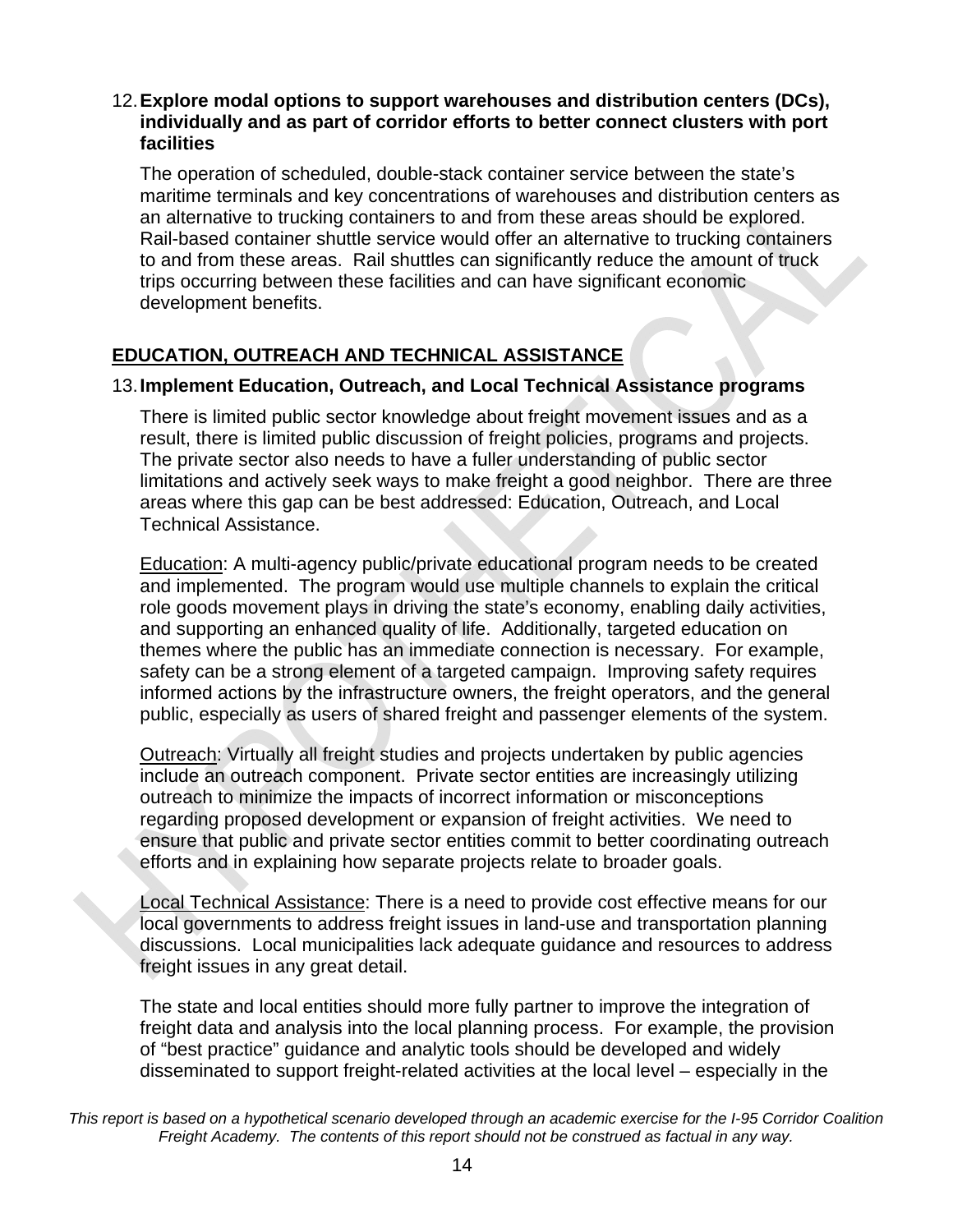areas of land-use development, zoning requirements, operations, and truck and train movement issues.

Optimizing the economic value of freight development in balance with community objectives is a key concept to enable freight industry growth. Sustained and proactive leadership to deliver inclusive collaboration that builds on full articulation of issues from all perspectives is critical to securing local acceptance, and vocal support, of regionally significant or private market driven freight infrastructure, such as in warehousing and distribution facilities.

### VI. Freight Unit Roles and Responsibilities

The Freight Unit is an Office within the State Department of Transportation (DOT). The Freight Unit was established by the Commissioner of Transportation to coordinate various freight related planning, operations, and enforcement activities. The Freight Unit has focused on elevating freight issues. In general, its responsibilities include overseeing capital investments in public infrastructure, industry regulation and enforcement and the operation of certain freight facilities. More specifically, their responsibilities include:

- Identification of capital investments and projects that improve the efficiency of goods movement.
- Dissemination and enforcement of federal and state freight related regulations.
- Oversight and operation of State-owned freight facilities.
- Coordinating with the Economic Development Agency and others in the public and private sector to retain and attract businesses.
- Interfacing with other transportation agencies which operate key infrastructure components (i.e., Ports, Airports, Highways, and Rail).

This unit is responsible for understanding and analyzing the on-going and emerging issues and making recommendations to Senior Management.

 In addition to the directive to develop a Freight Bottlenecks Industry Report and Plan for the State, The Commissioner directed the Freight Unit to lead the implementation plan, which follows.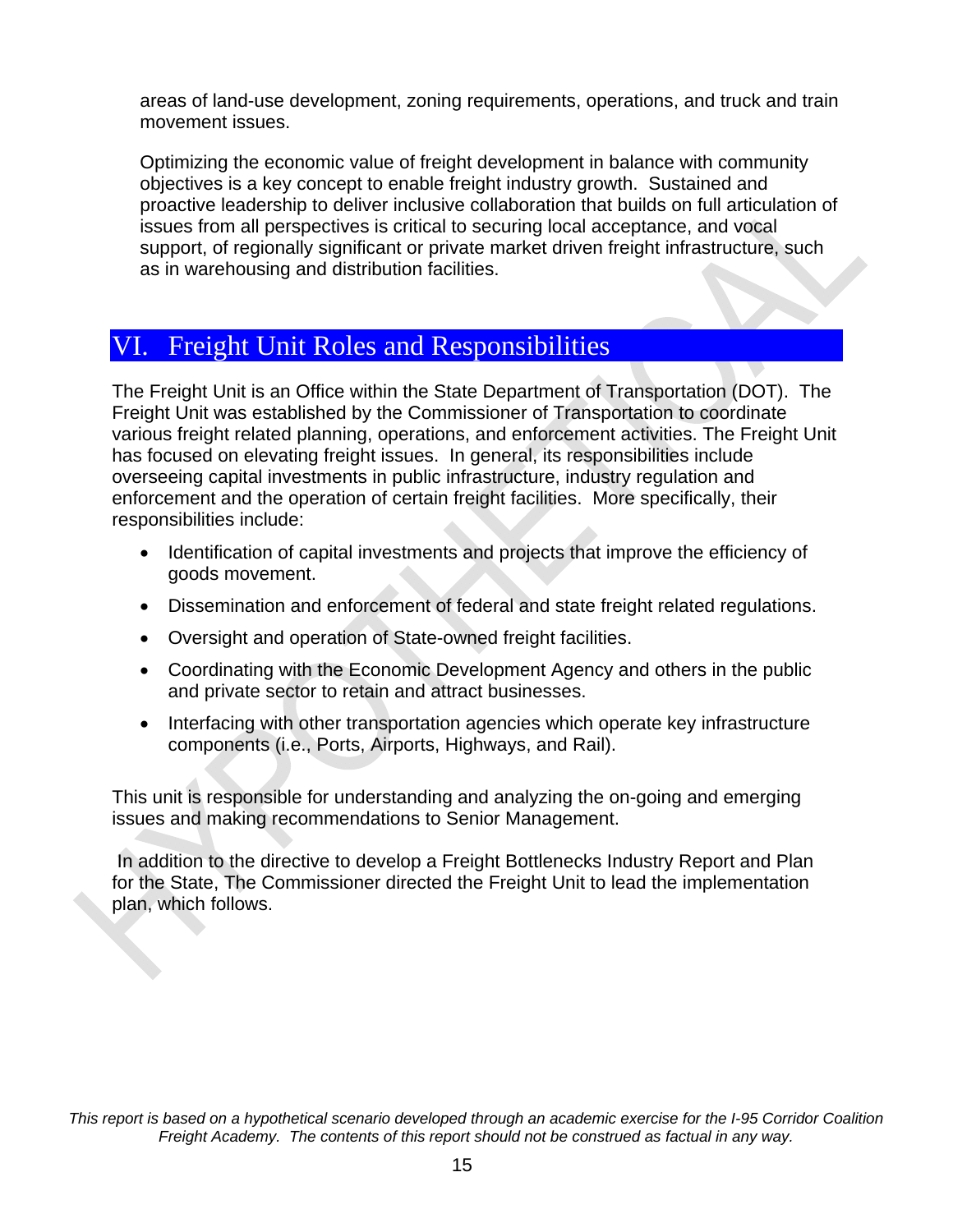### VII. Implementation Plan

The following Implementation plan will be used as a guide in tracking the progress and results of the consolidated Freight Plan. The State Freight Unit will be responsible for reporting progress to the Commissioner of Transportation.

| No.            | <b>Title</b>                                                                                                                                                                       | <b>Responsibility</b>                                                                         | <b>Duration</b>                        | <b>Status</b> |
|----------------|------------------------------------------------------------------------------------------------------------------------------------------------------------------------------------|-----------------------------------------------------------------------------------------------|----------------------------------------|---------------|
| 1              | Establish a senior level body to promote<br>logistics as a critical element of the state's<br>economic prosperity                                                                  | Commissioner of Transportation<br><b>State Freight Unit</b>                                   | Short-term<br>Long-term<br>(Permanent) | In-progress   |
| $\overline{2}$ | Advance mode-shift strategies                                                                                                                                                      | State Highway Administration<br><b>State Rail Administration</b><br>State Freight Unit        | Short-term<br>Long-term                | In progress   |
| 3              | Advance time-shift strategies                                                                                                                                                      | PPP-Freight<br>Stakeholder Group                                                              | Short-term<br>Intermediate             | In-progress   |
| 4              | Develop specific infrastructure and<br>operational action plans for the priority<br>freight corridors                                                                              | State Highway Administration<br><b>State Rail Administration</b><br><b>State Freight Unit</b> | Short-term<br>Long-term                | In-progress   |
| 5              | Seek Maximum Federal Participation and<br>Funding due to the National and Regional<br>Significance of this Area                                                                    | State Highway Administration                                                                  | Short-term<br>Long-term                | In-progress   |
| 6              | Develop attractive public-private<br>partnerships to leverage finances needed<br>to make short-term improvements                                                                   | <b>Commissioner of Transportation</b>                                                         | Short-term<br>Long-term                | <b>TBD</b>    |
| 7              | Seek state legislative approval of dedicated<br>discretionary funding for addressing short-<br>term operational deficiencies                                                       | <b>Commissioner of Transportation</b>                                                         | Short-term                             | In-progress   |
| 8              | Develop a long-range comprehensive<br>Statewide Freight Plan                                                                                                                       | <b>Commissioner of Transportation</b><br>All state transportation agencies                    | Long-term                              | In-progress   |
| 9              | Develop a more coordinated mechanism<br>for the planning and management of the<br>rail system.                                                                                     | <b>State Rail Administration</b>                                                              | Long-term                              | Future        |
| 10             | Perform Land Use Planning at a more<br>regional level and begin to incorporate<br>applicable Freight Planning elements into<br>those plans.                                        | State Highway Administration<br><b>State Freight Unit</b><br>Local jurisdiction               | Long-term                              | Future        |
| 11             | Determine where future warehousing and<br>distribution center facilities can best be<br>located within the state.                                                                  | <b>State Economic Development Agency</b><br>Freight Unit                                      | Long-term                              | Future        |
| 12             | Explore modal options to support<br>warehouses and distribution centers (DCs),<br>individually and as part of corridor efforts to<br>better connect clusters with port facilities. | <b>State Economic Development Agency</b><br>Freight Unit<br><b>State Rail Administration</b>  | Short-term<br>Long-term                | In-progress   |
| 13             | Implement Education, Outreach, and Local<br>Technical Assistance programs                                                                                                          | State Freight Unit<br>PPP-Freight Stakeholder Group                                           | Short-term<br>Long-term                | In-progress   |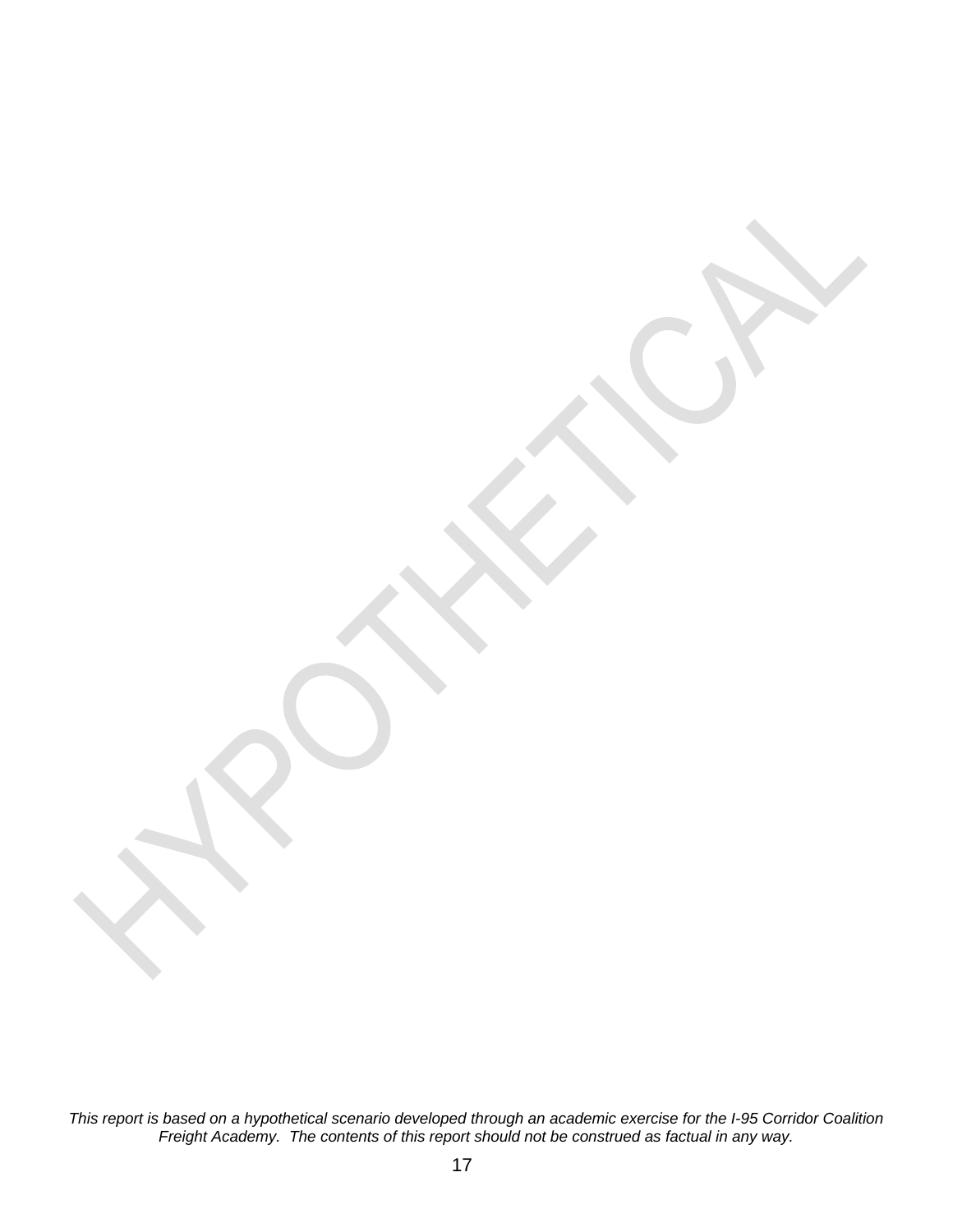

### **Some reminders to make sure the web cast runs smoothly…**

- •Please do not put your telephone on hold at any point during the call
- • Please mute your telephone line unless participating in discussion – \*6 to mute, \*7 to return to talk mode
- • Feel free to utilize the chat function for questions, or to indicate that you would like to speak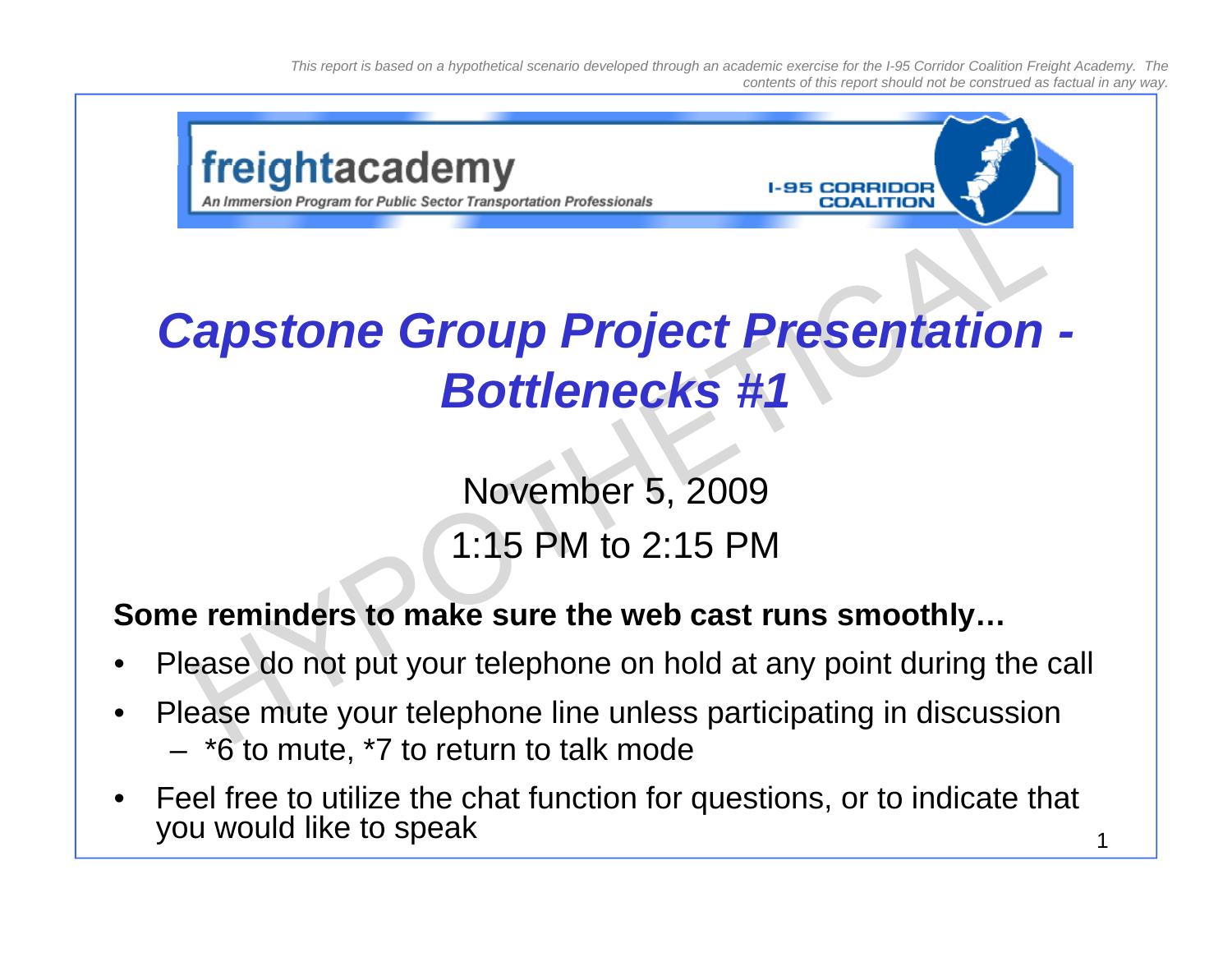



- Welcome
- Introductions
- Meeting Objectives
- •Capstone Presentation
- Questions and Answers, and Feedback

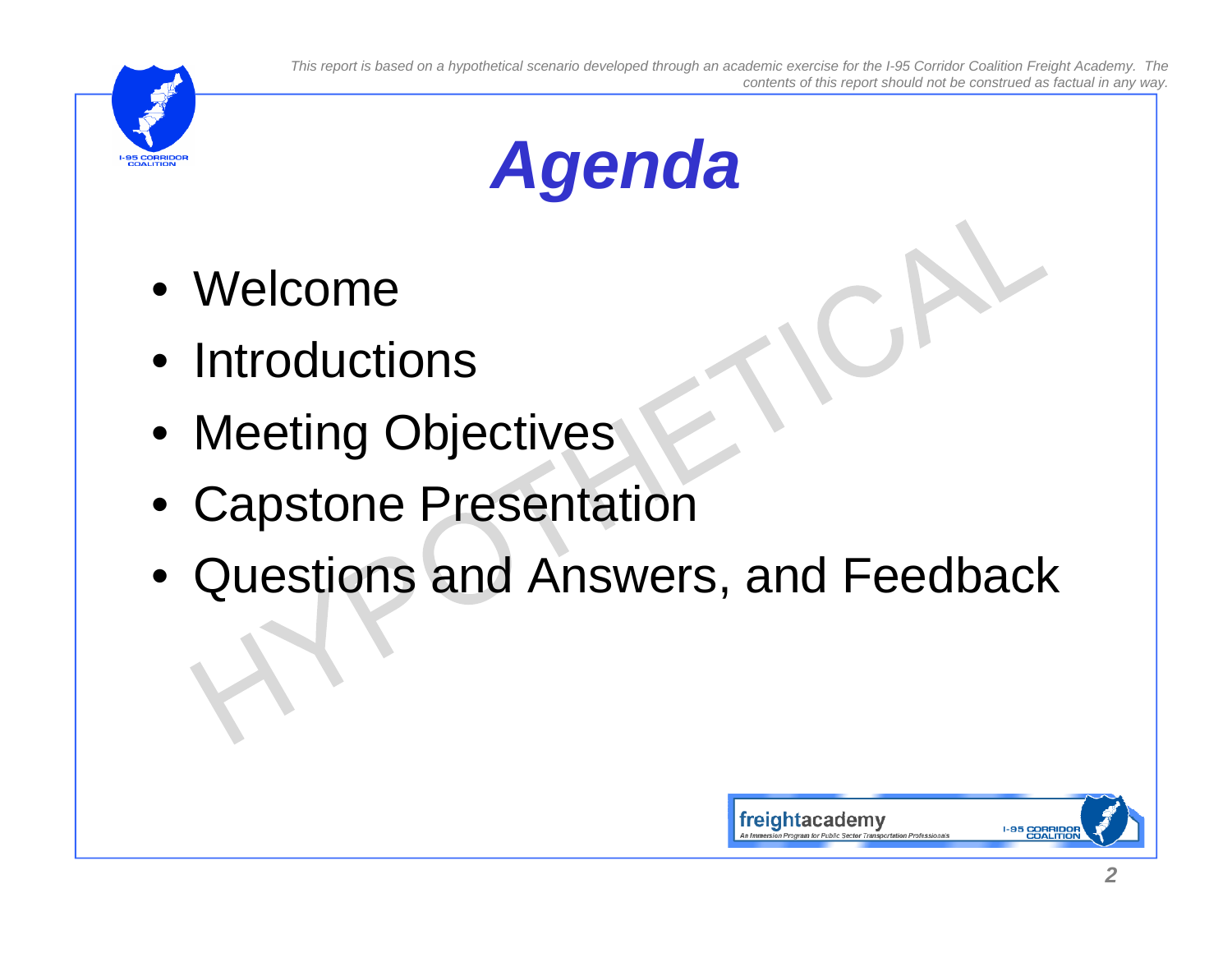

## *Capstone Project Freight Bottlenecks Freight - Group 1*

Erik Johnson, Virginia DOT November 5, 2009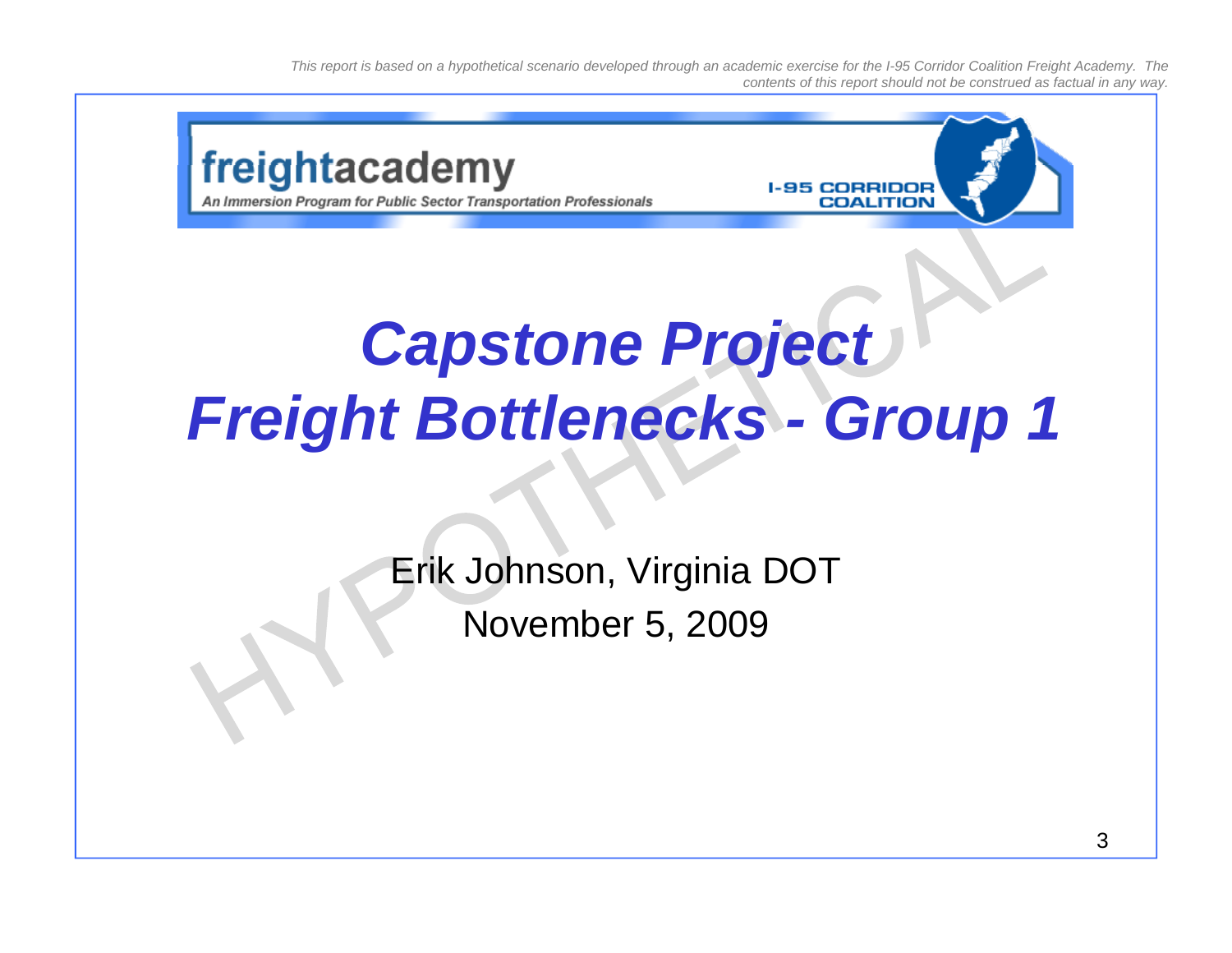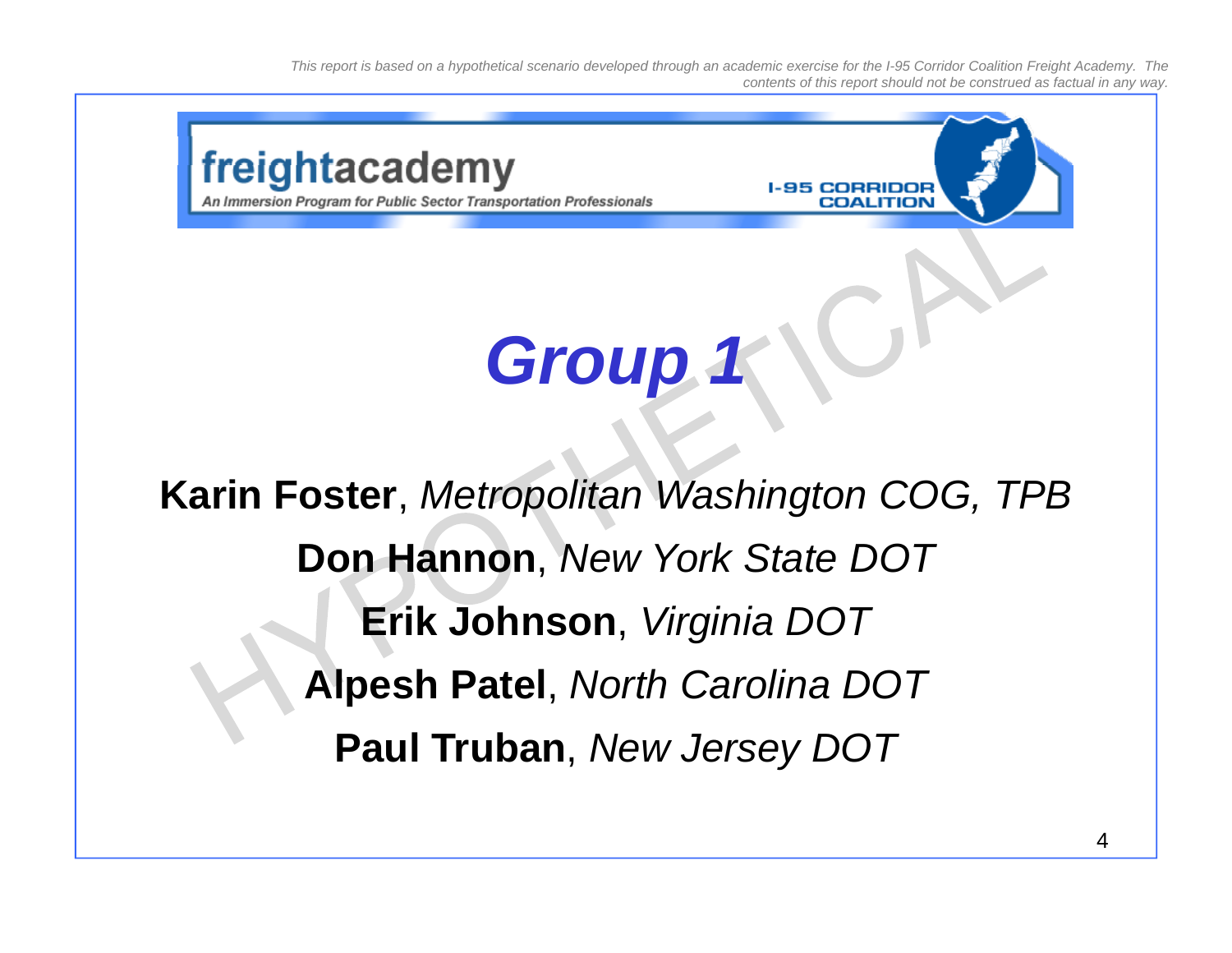

# *Freight Bottlenecks Industry Report & Plan*

## Executive Briefing

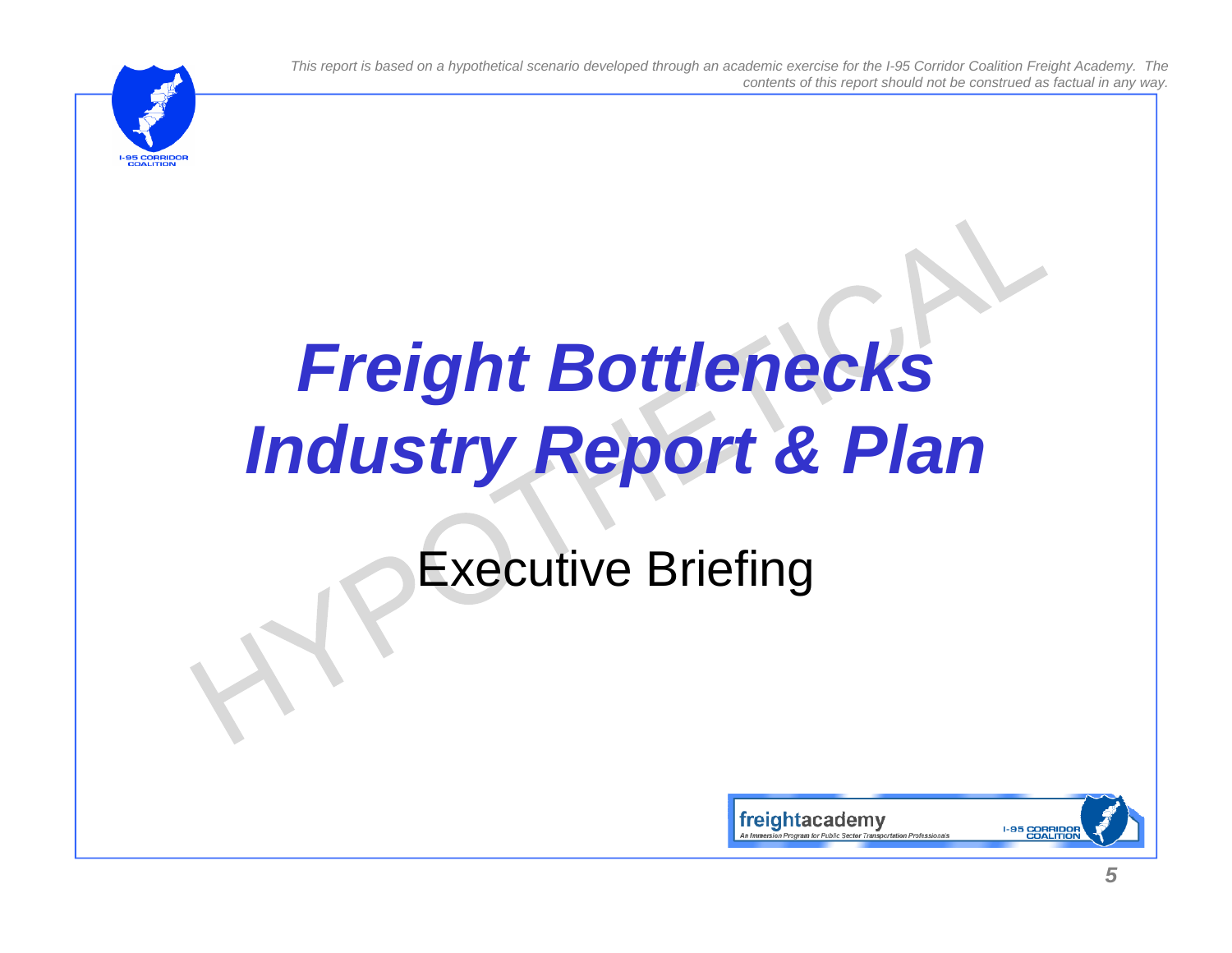

## *OVERVIEW*

- Introduction
- Objective
- Regional Profile and Issues
- Outreach and Coordination
- Action Plan

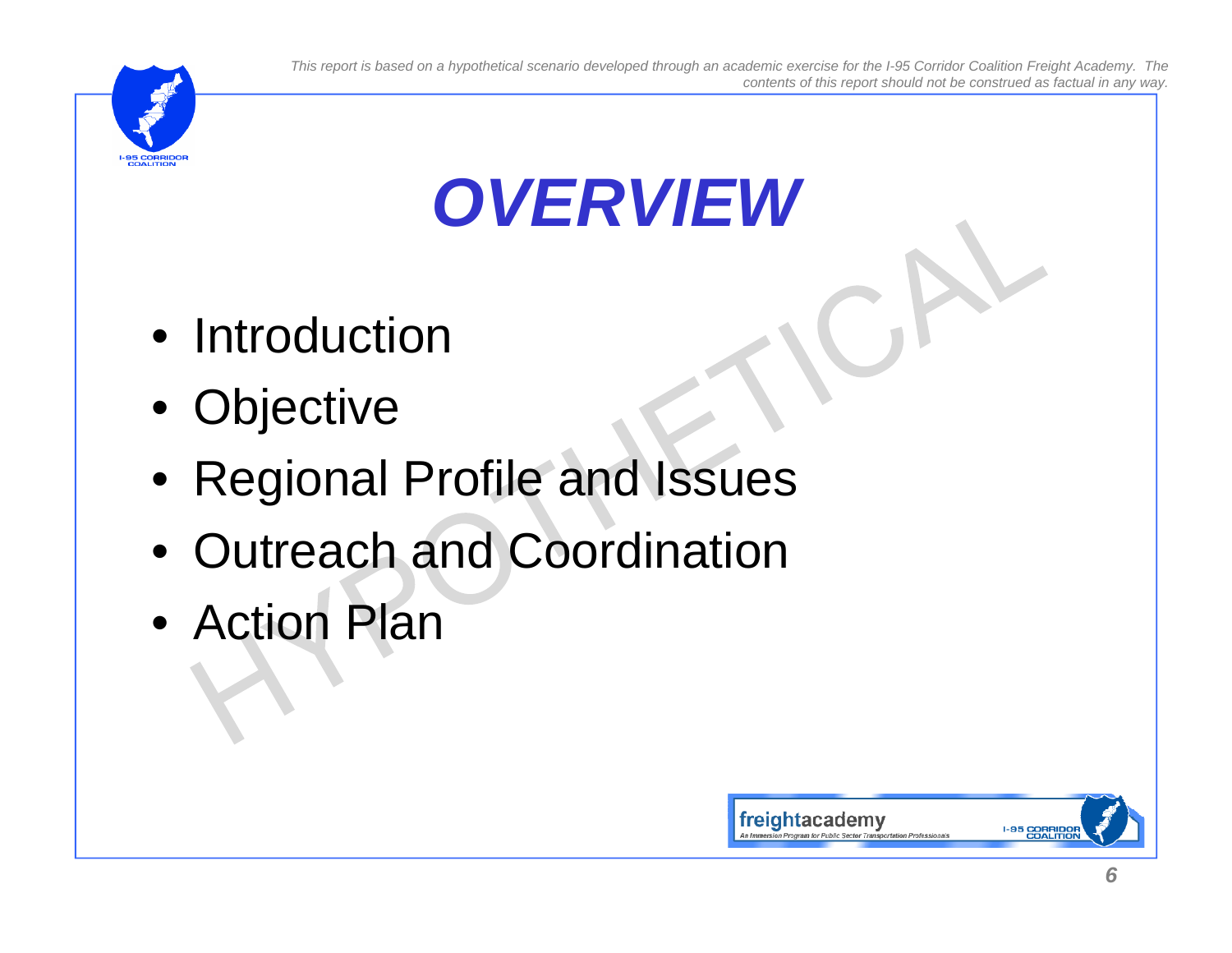

# *The FREIGHT CRISIS*

- The cost is rising
- $\bullet\,$  The volume is rising
- $\bullet\,$  Capacity is diminishing
	- –Bottlenecks growing
- Quality of life is diminishing

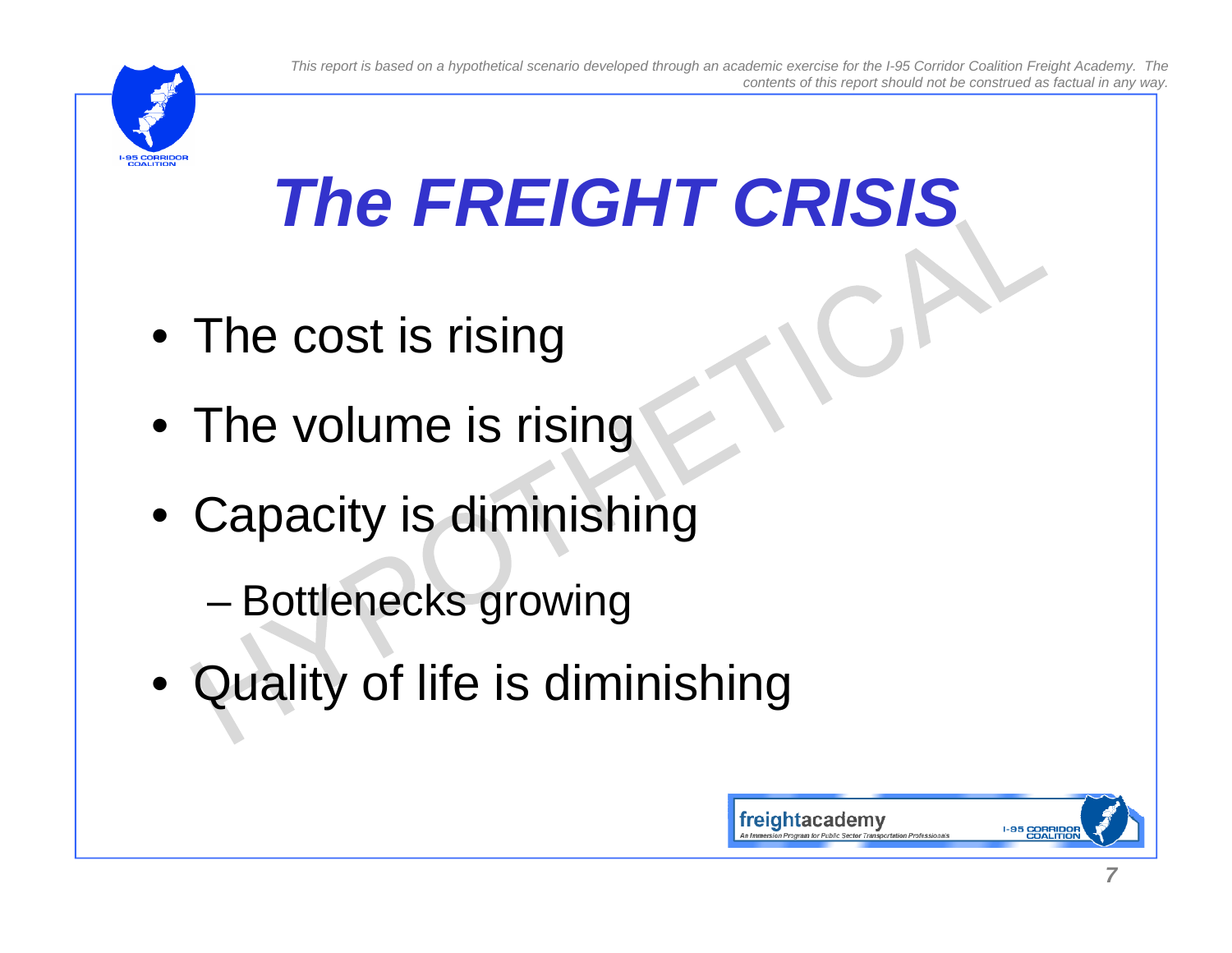

# *Objective*

- Provide strategic leadership
- $\bullet\,$  Plan and implement improvements
- Establish an enhanced strategic transportation planning process

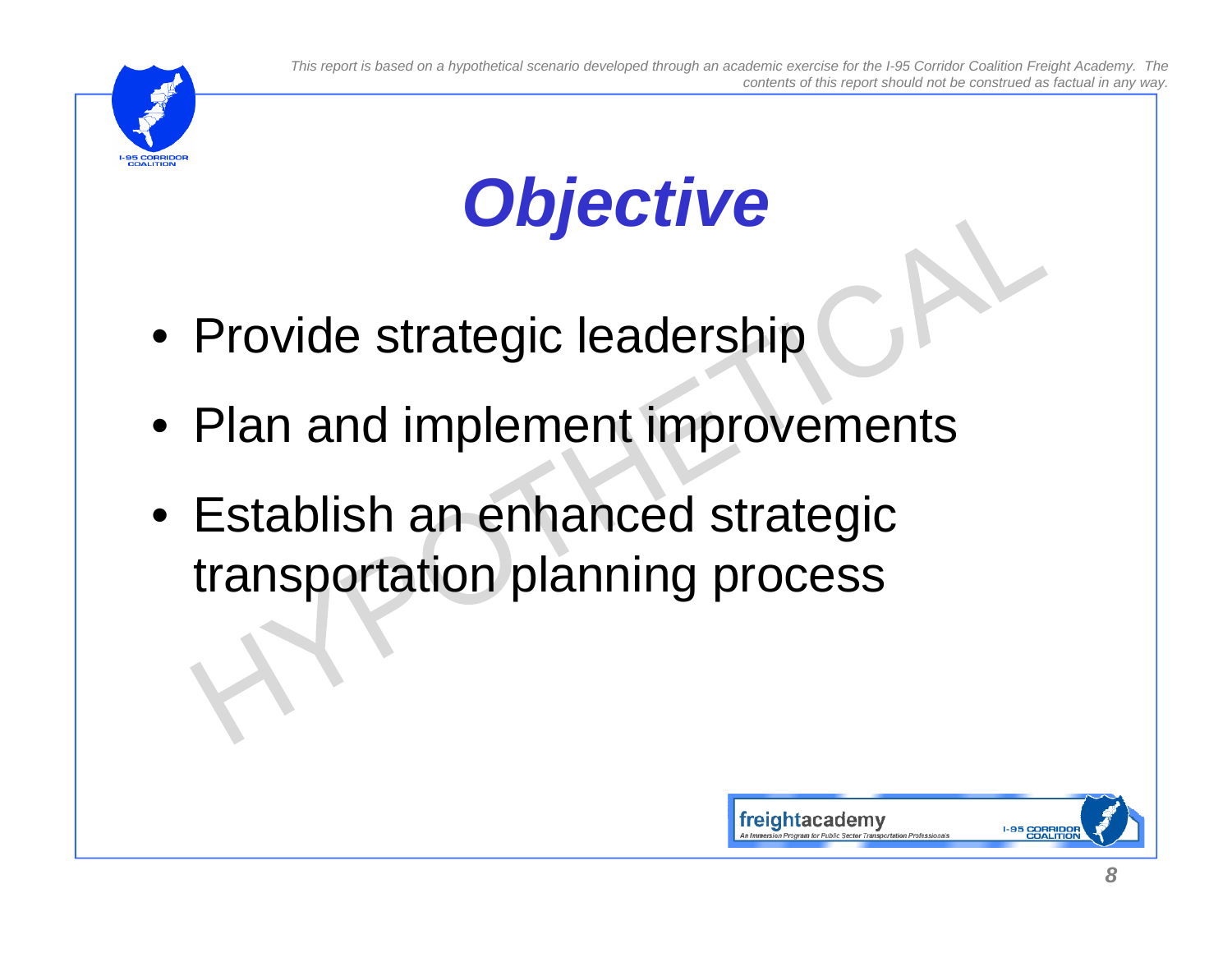

## *Profiles and Issues*

## **Key industries**

- International Port
- Distribution Centers
- –– Manufacturing (incl. auto production)
- –Agriculture (w/ development pushing in)
- Private Rail (Class I and short lines)
- Solid waste transfer facilities

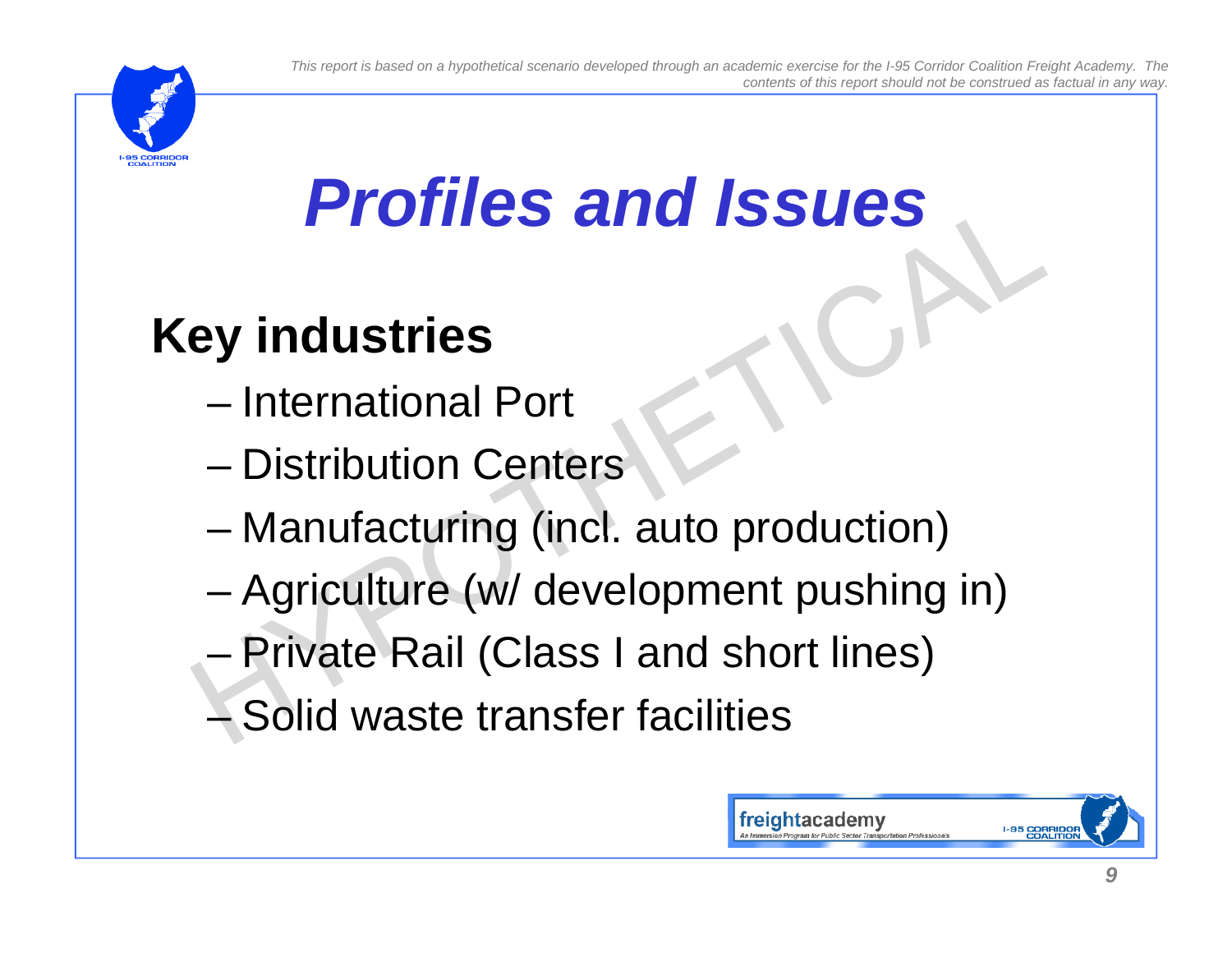

## *Profiles and Issues*

- **Highway**
- **Rail**
- **Port – waterway**
- **Air**
- **Critical corridors corridors**

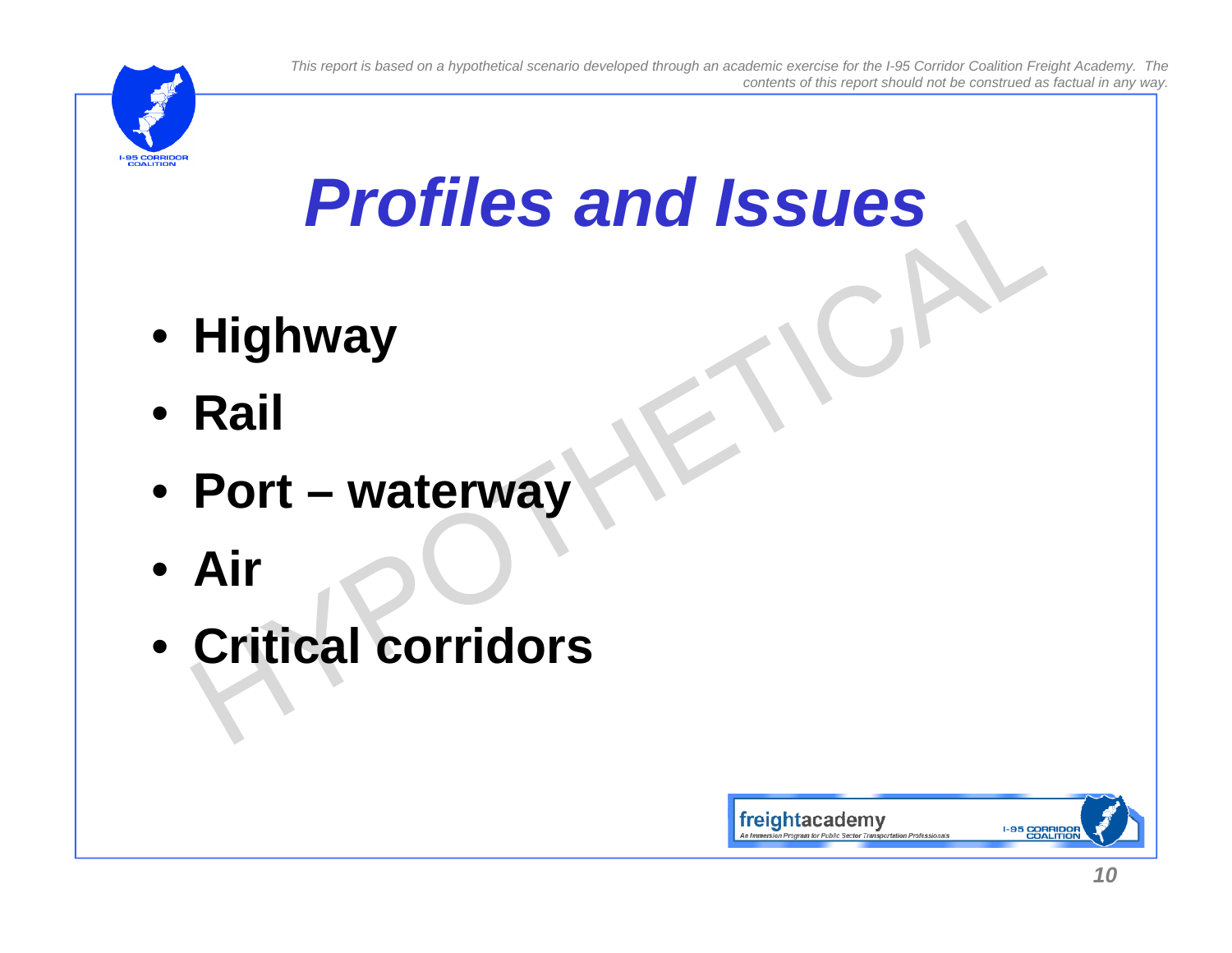

# *Profiles and Issues***HIGHWAY**

### *Profile*

- •Diverse – not planned
- "Evolved" over time over the last one hundred years
- • Traffic impacts not considered in development permitting
- Low Level of Service

- •The two central corridors experience recurring congestion
- Aging bridges and tunnels
- •Air quality diminishing

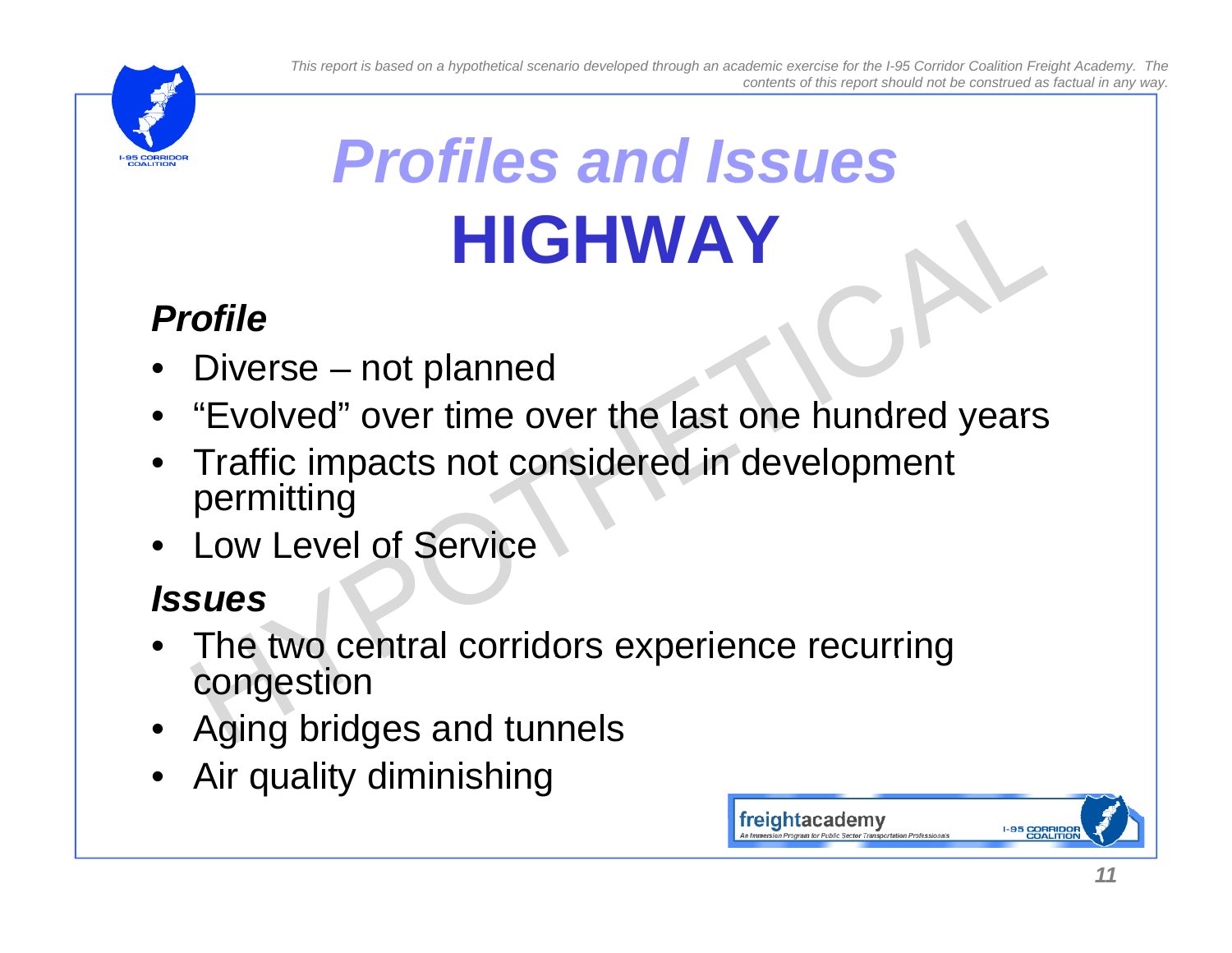

## *Profiles and Issues***RAIL**

### *Profile*

- •Two Class I railroads
- Several short line railroads
- Unused but available At-grade crossings Unused but available<br>
Function of way<br>
Function of way<br>
Passenger service<br>
passenger service

- •Constrained service
- •Low clearances
- •
- 

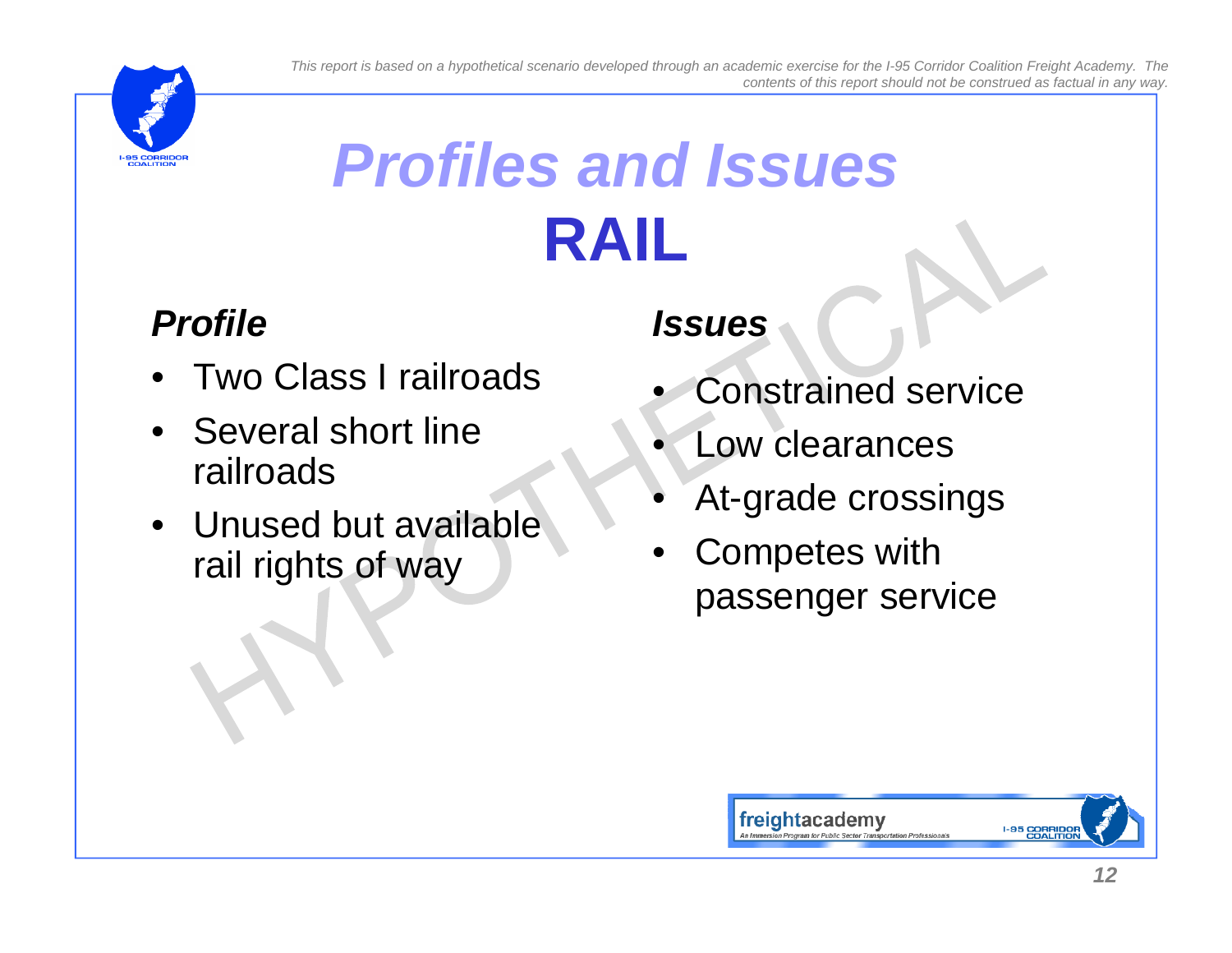

## *Profiles and Issues***PORT**

### *Profile*

- •Large international port
- Small private barge and shipping operations
- •Coastal sites
- • Hosted by <sup>a</sup> Major urban area with an International Airport

- • Congested highway and rail system
- •Limited Port access
- One railroad •

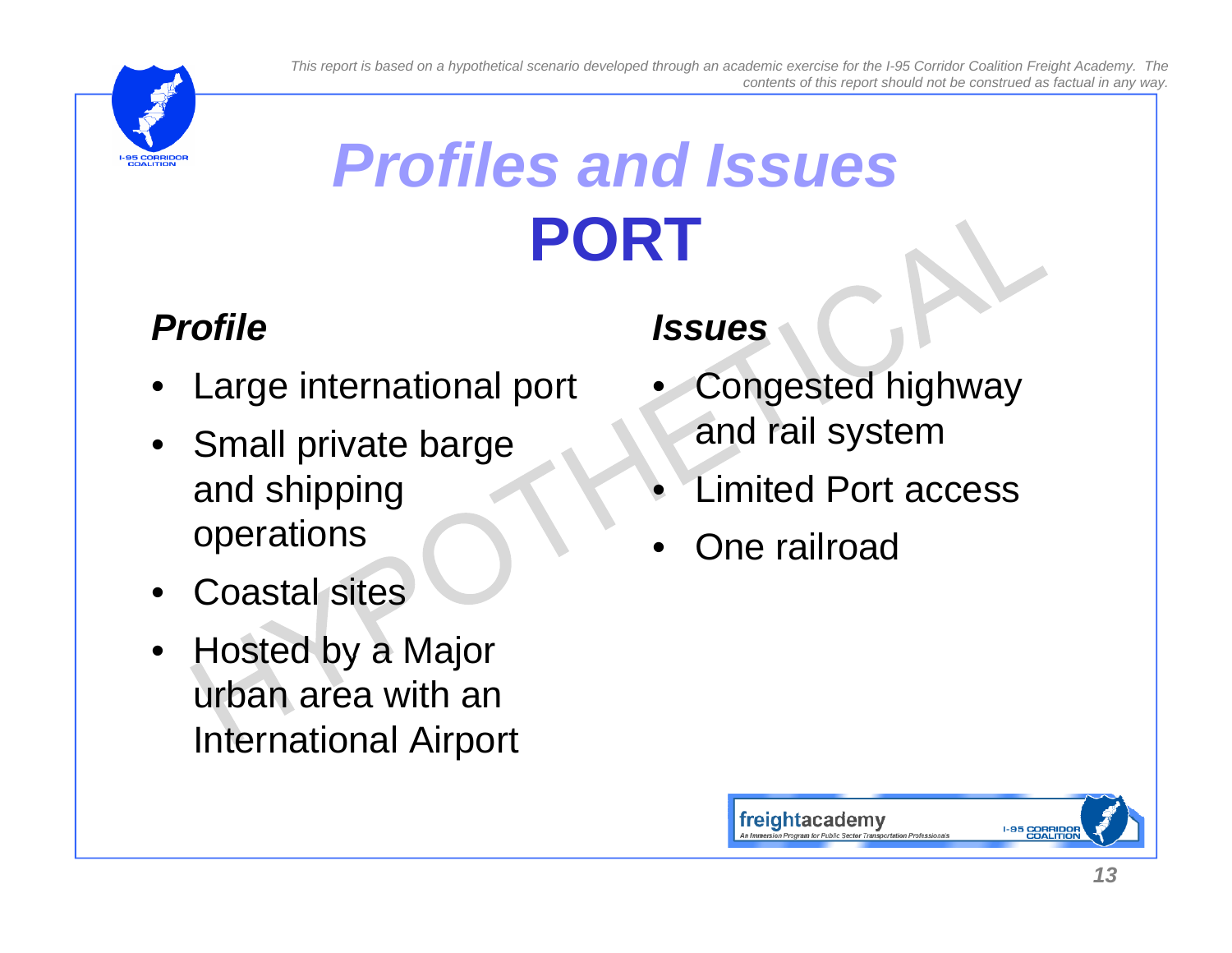

# *Profiles and Issues***AIR**

## *Profile*

- One airport
- Excellent air services

- p Diminishing just-in- g j time performance
	- *Landside*

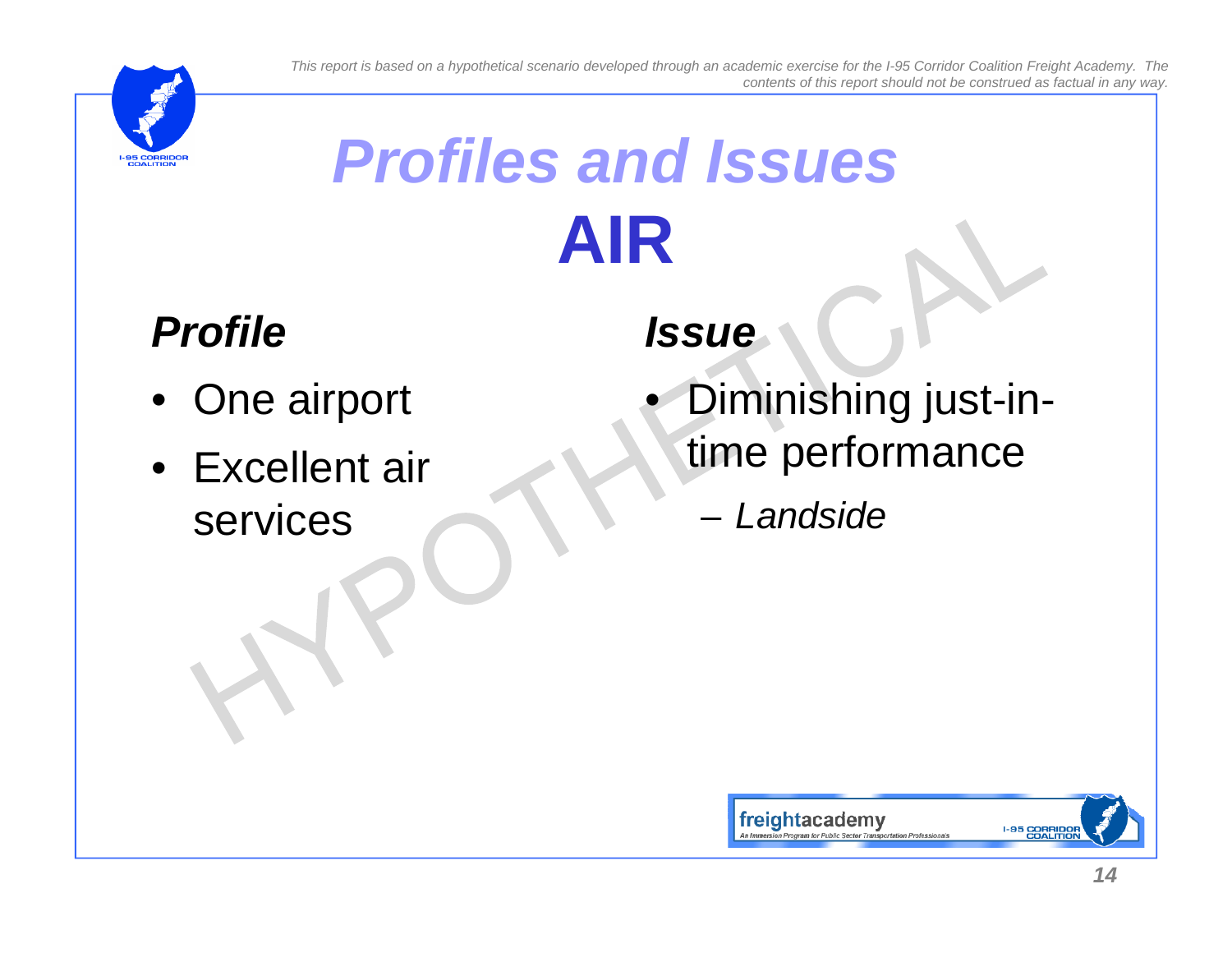

# *Profiles and Issues***INDUSTRIES**

## *Profile*

- Warehouse and distribution centers
- Manufacturing
- Agriculture

- • Increased travel distances
- •Losing farmland
- More congestion

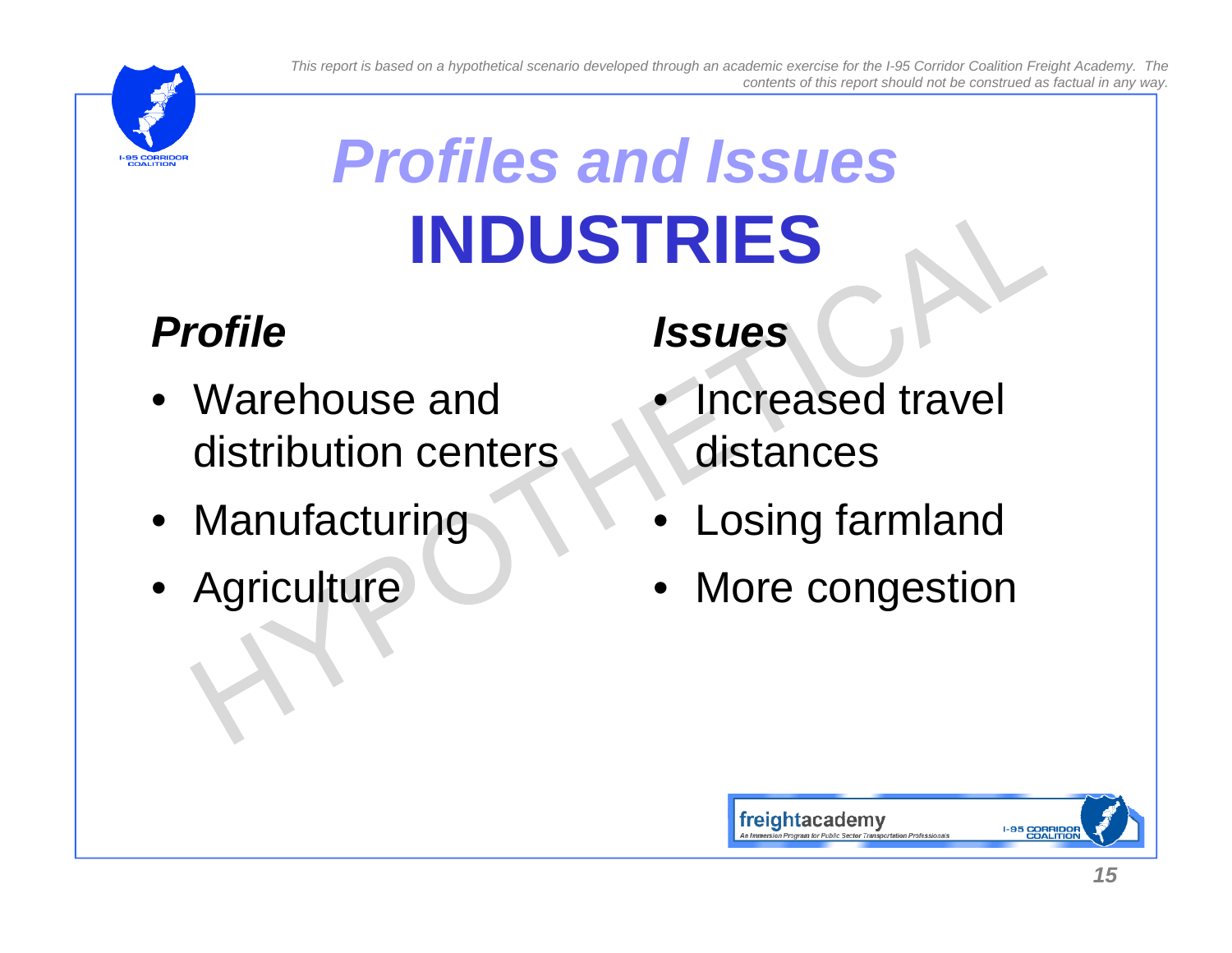

## *Profiles and Issues***CRITICAL CORRIDORS**

- Class I Rail
- $\bullet~$  Class II Rail
- National Highway System

**+** Intermodal connectors

• Freight Analysis Framework

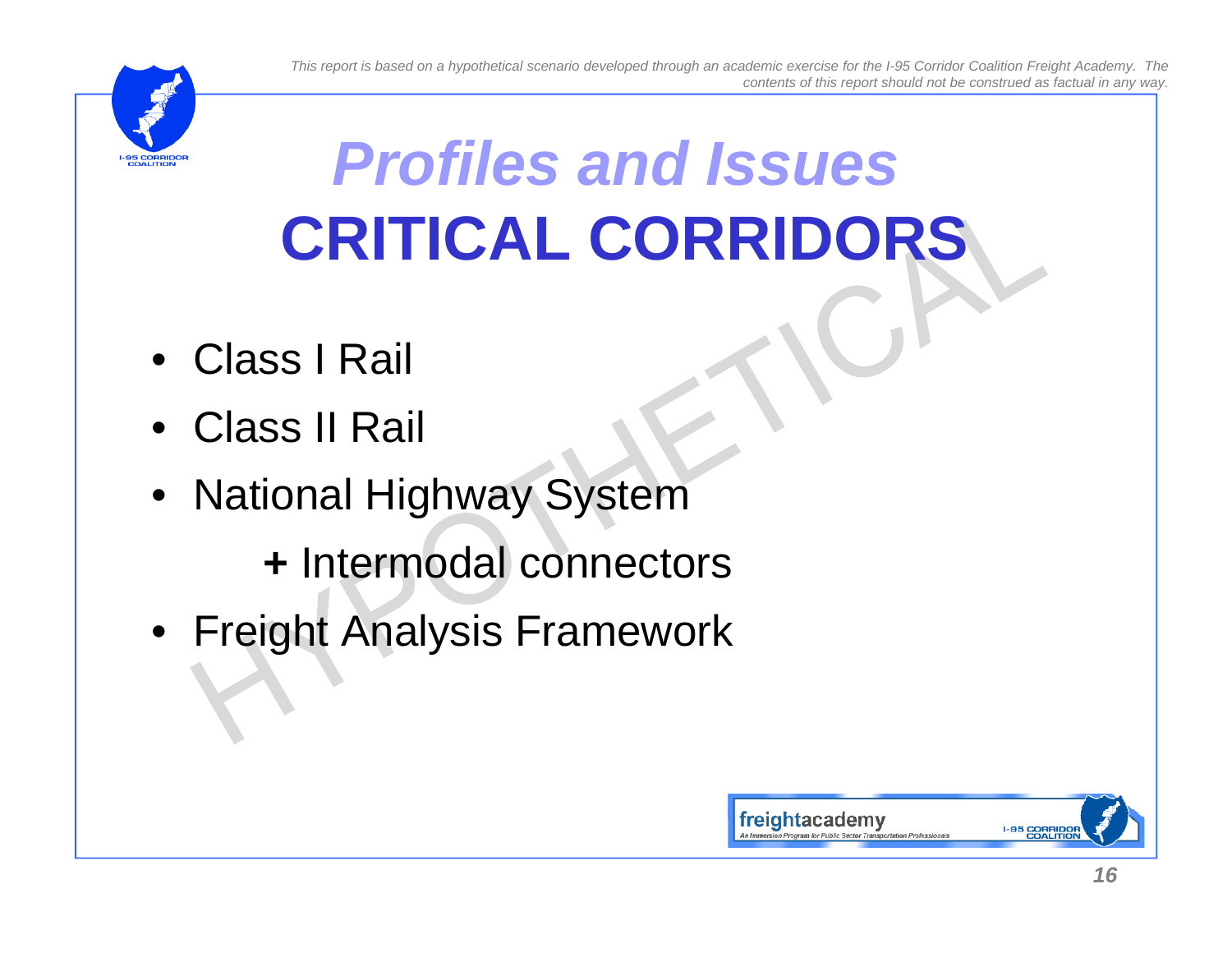

- Stakeholder and public outreach meetings
	- – Representatives of the MPOs, business community, and general public
	- –Outreach Summary Memorandum

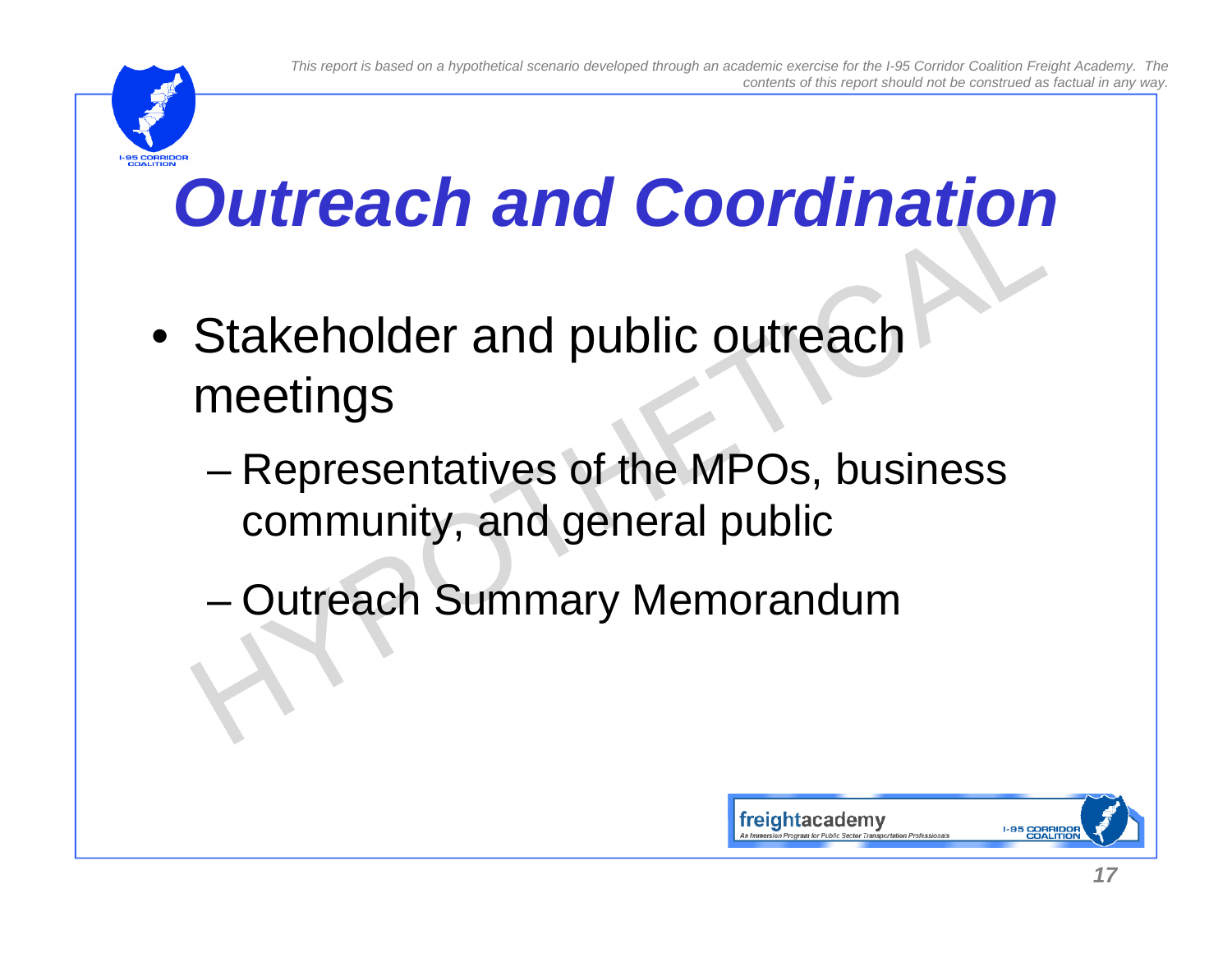

## **Feedback - Citizen**

- Increasing truck traffic through neighborhoods
	- –– Negative impacts: noise, air quality, and safety
- Increased rail traffic and congestion
	- –– Noise, crossing safety and solid waste

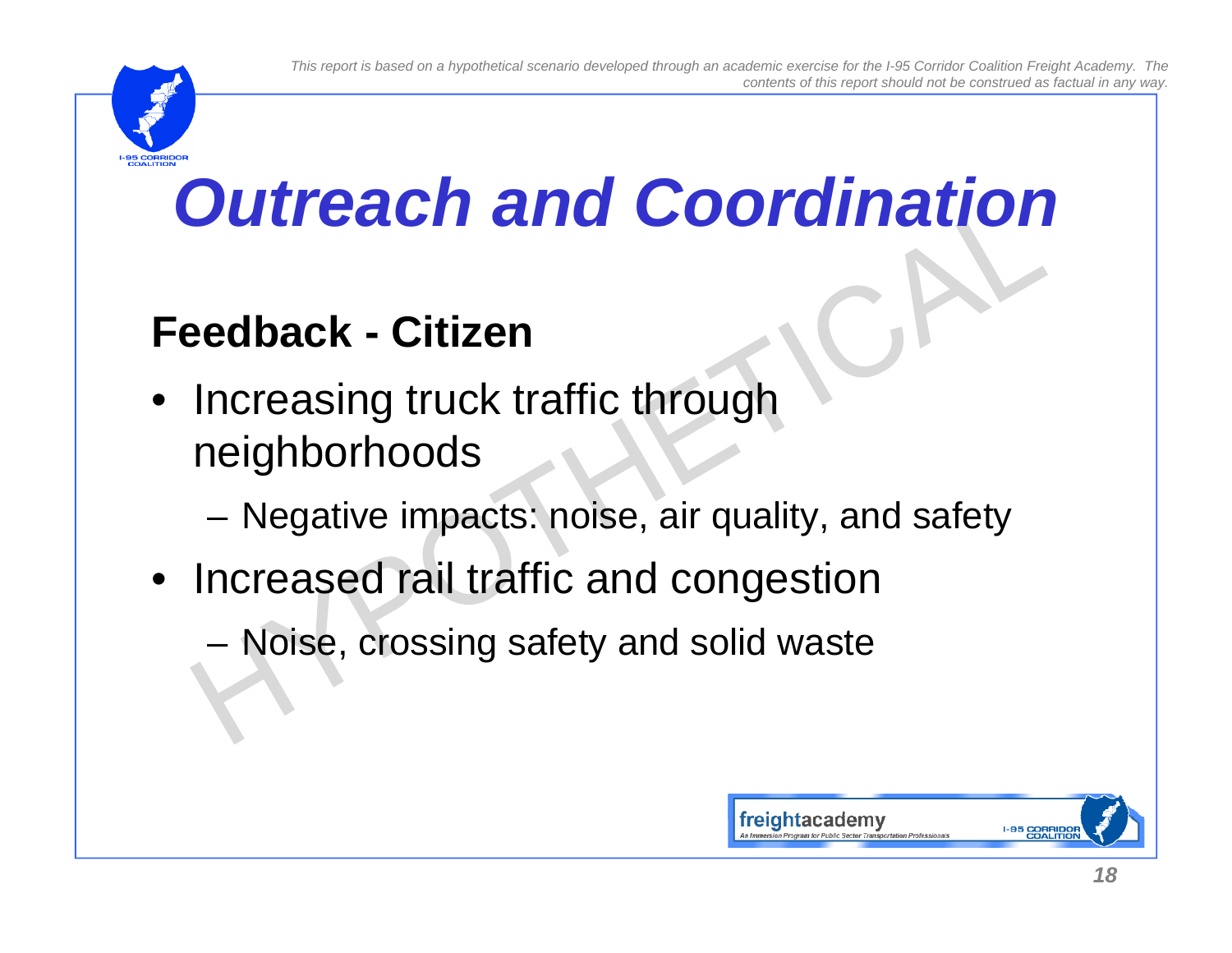

## **Feedback - Business**

- Considering relocating
- Unreliable delivery times
- Truck restrictions
- Increased delays at rail crossings
- Increased costs

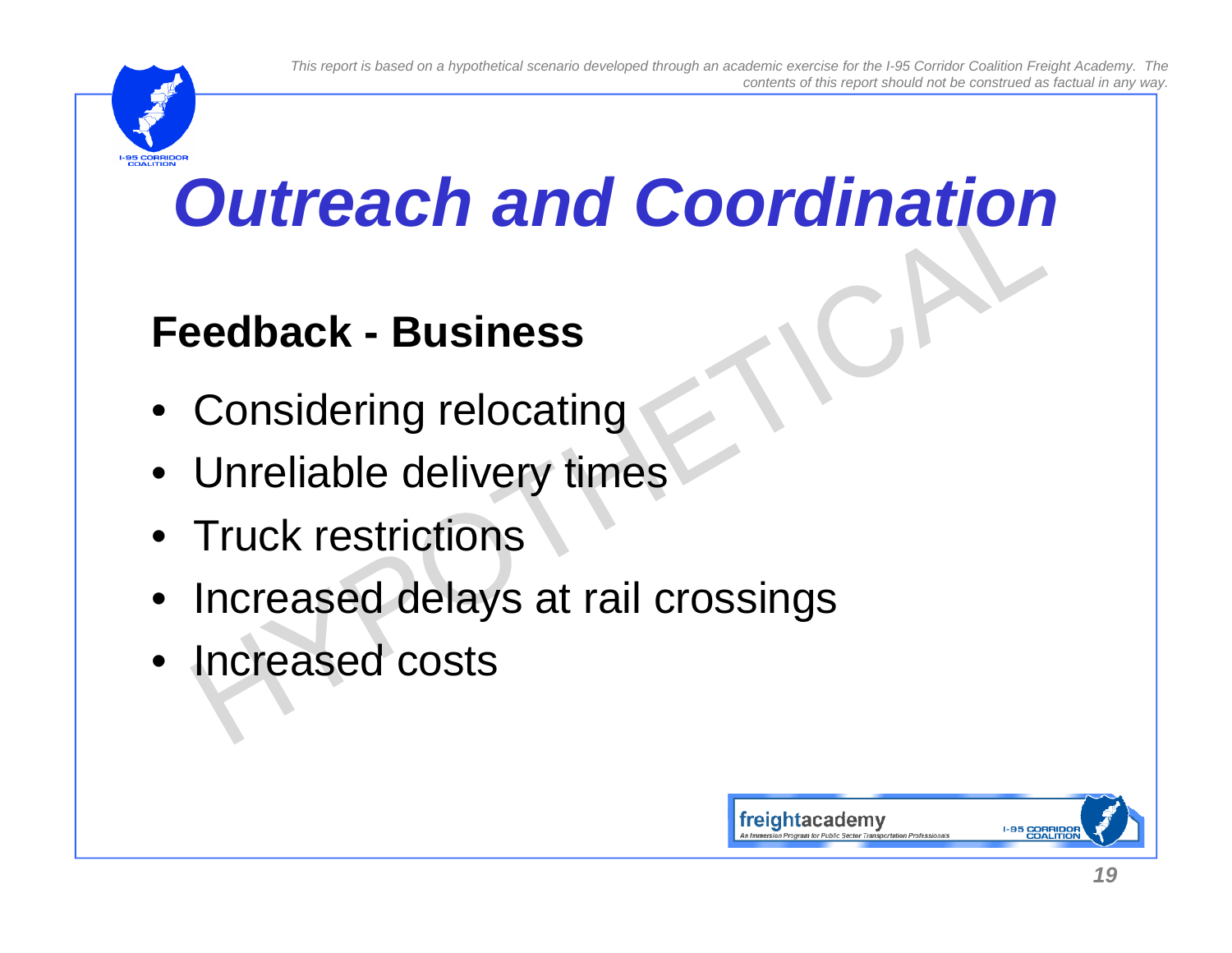

## **Business community commitment**

- $\bullet\,$  Interest in investing
	- –Considering time-shifting operations
- Follow-up planned

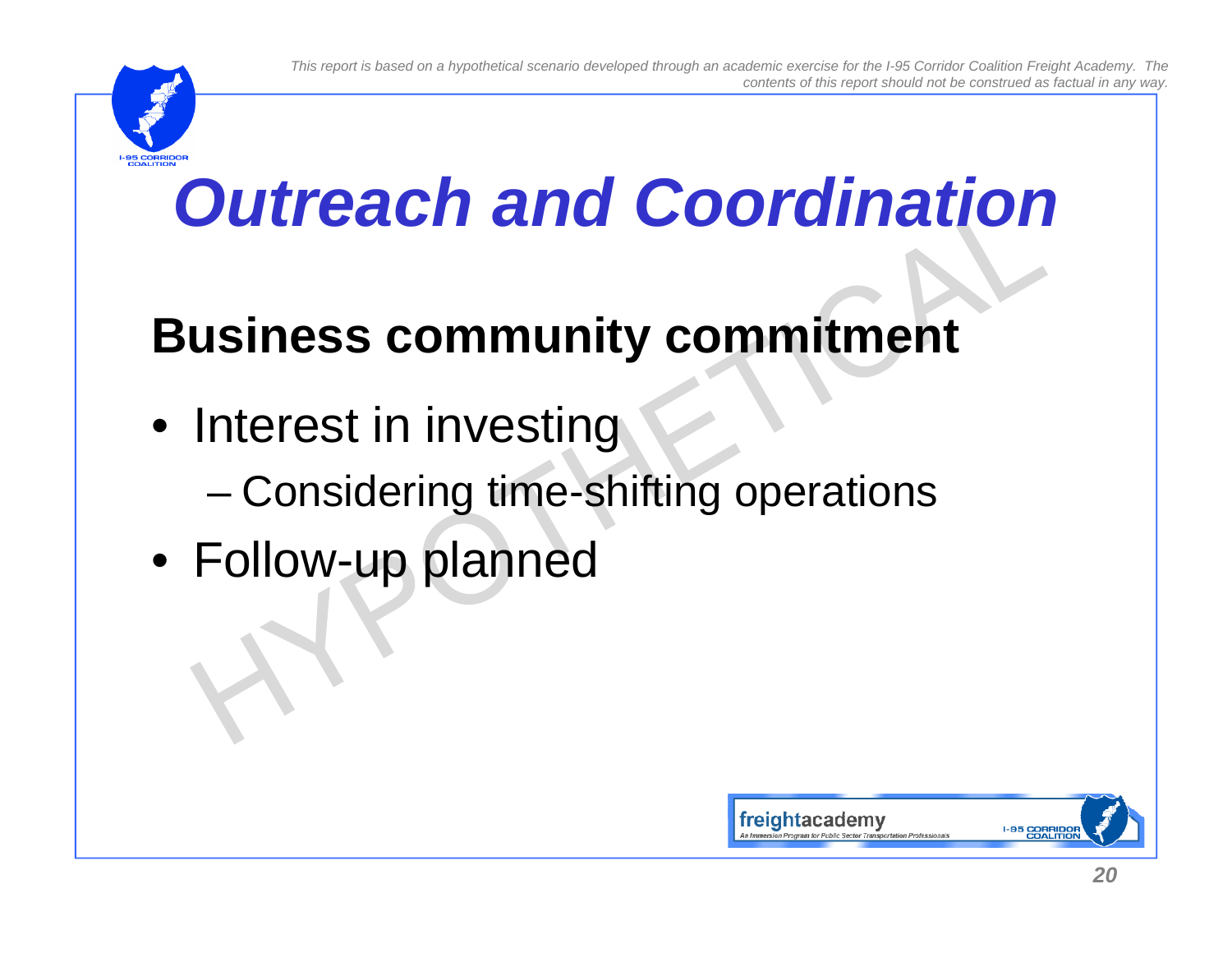

## **Additional Outreach Issues**

- Land Use
- Transit Service
- Environmental

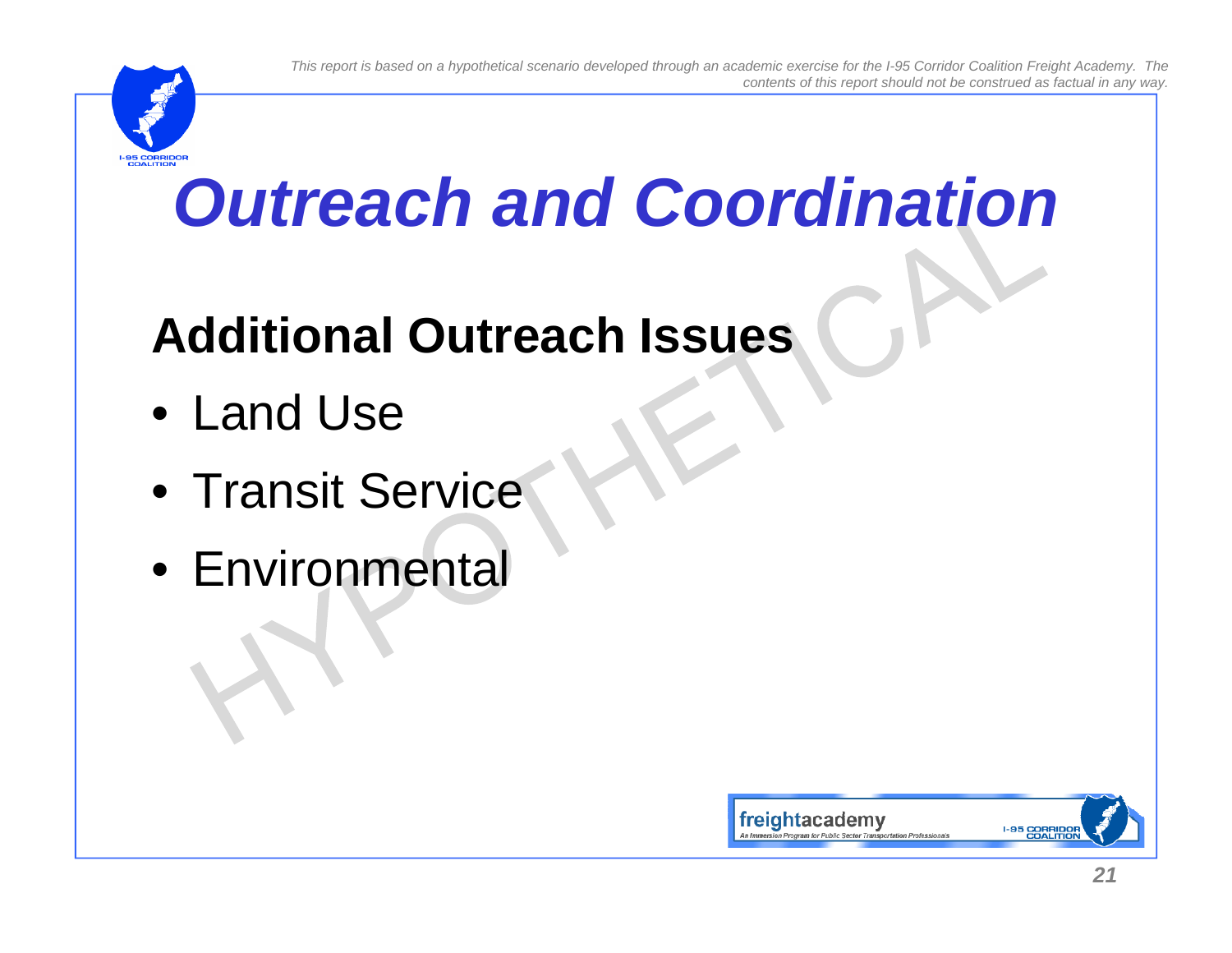# *Recommendations and Action Plan*

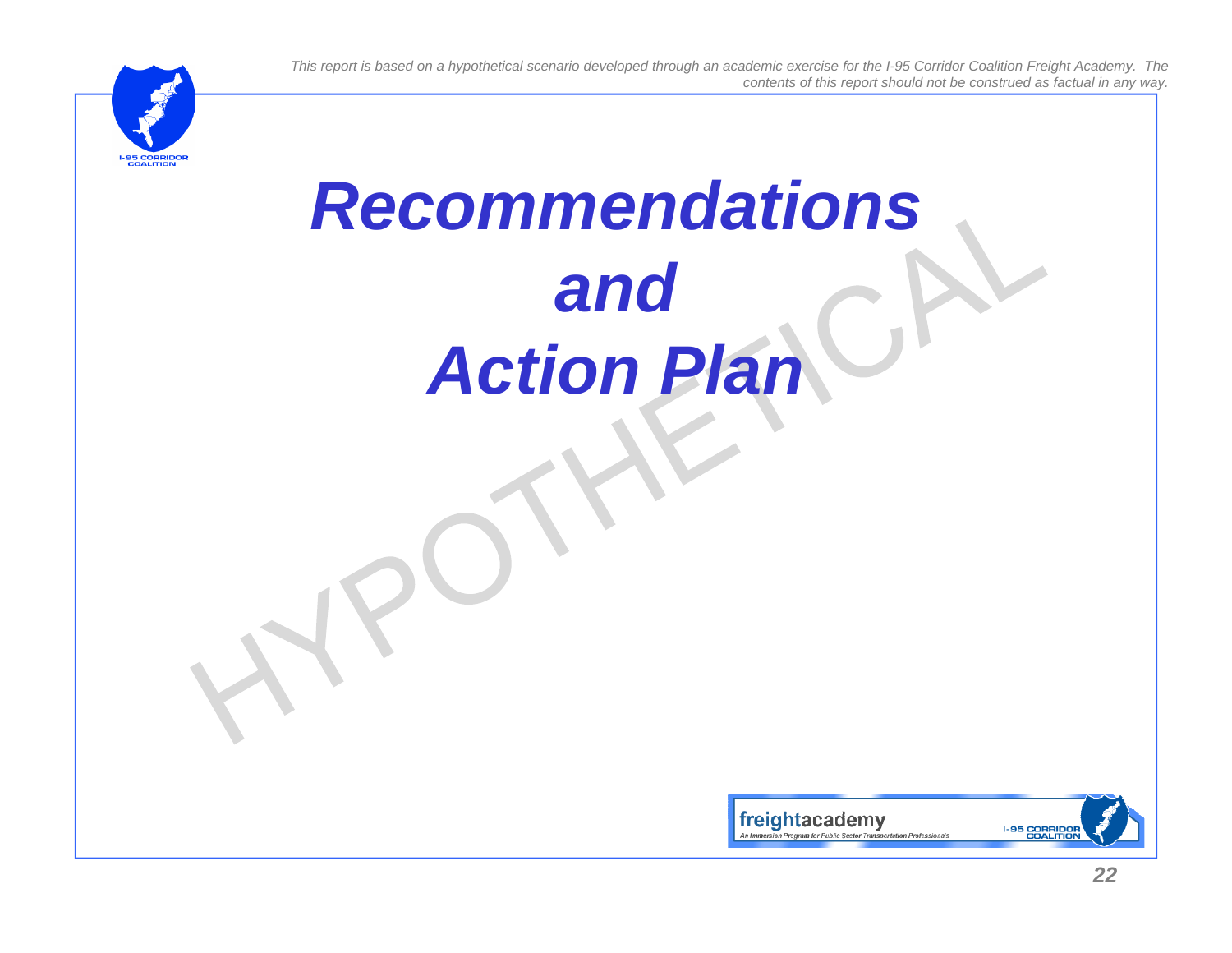

## *Recommendations*

## **Categories/Groups**

- *I.Actions that we can do something about now*
- *II. Actions that are urgent and important, but require the agreement and involvement of those outside of our authority*

*III. Actions that will take time, involve others, and will strategically help reduce future crises*

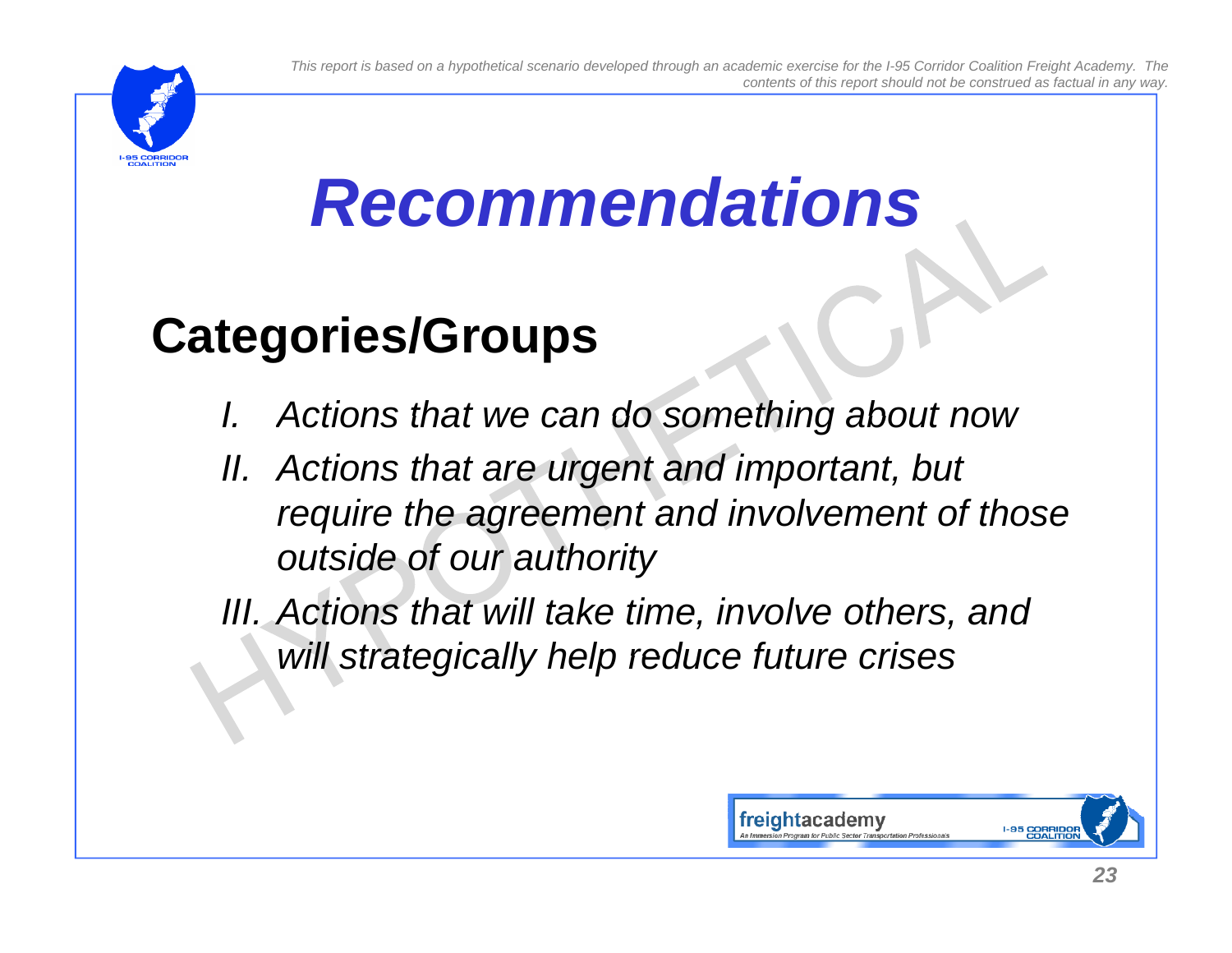

 $\sim$  1

## *Action Plan*

*Group I (Actions that we can do something about now.) p( g)*

| No.         | <b>Action</b>                                                                                                  |
|-------------|----------------------------------------------------------------------------------------------------------------|
|             | <b>Institutional Coordination and Leadership</b>                                                               |
|             | Establish a senior level body to promote logistics as a critical element of the state's<br>economic prosperity |
|             | <b>Operations</b>                                                                                              |
| $\mathbf 2$ | Advance mode-shift strategies                                                                                  |
| 3           | Advance time-shift strategies                                                                                  |
| 4           | Develop specific infrastructure and operational action plans for the priority freight<br><b>corridors</b>      |
|             |                                                                                                                |

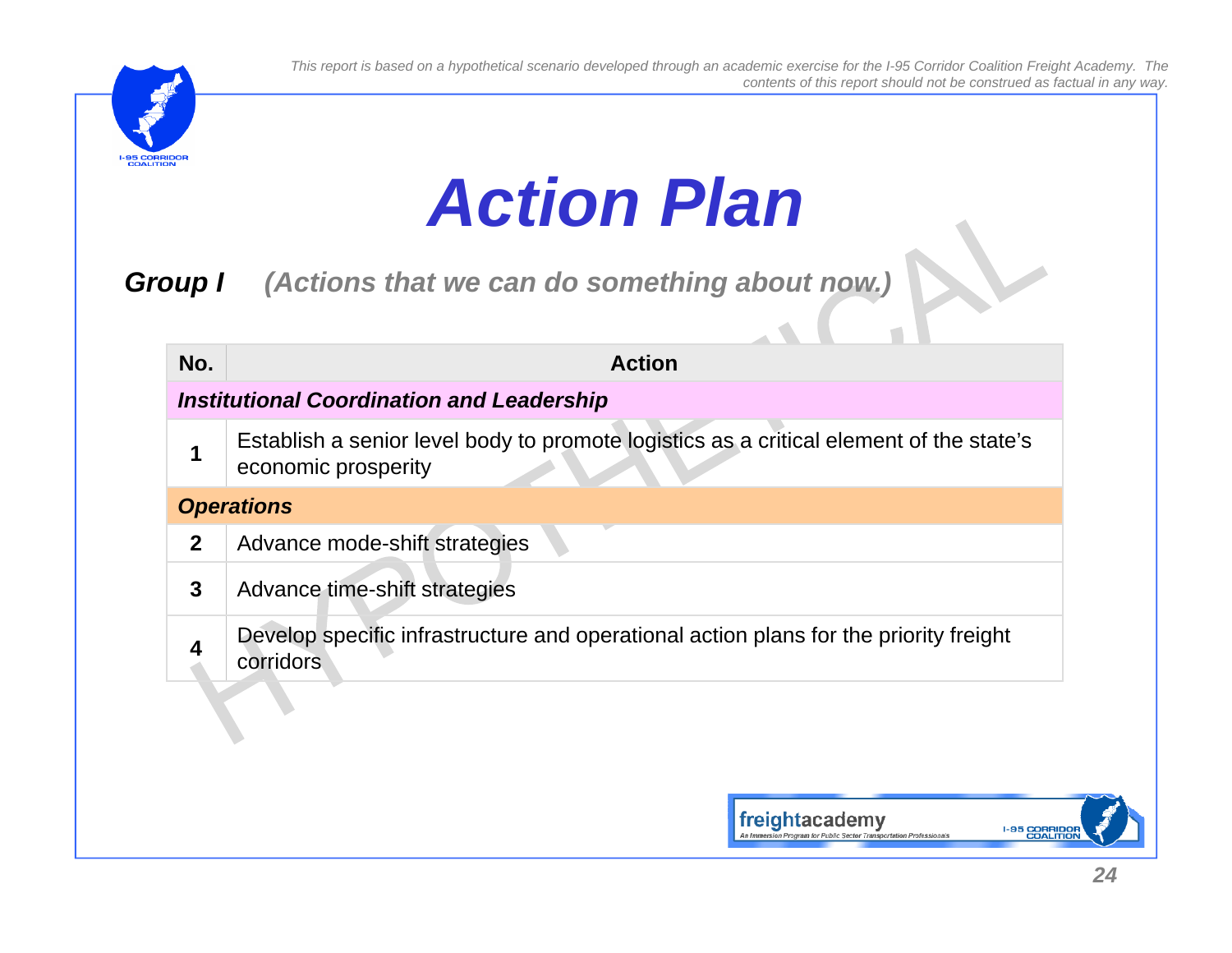# *Action Plan*

*Group II* (Actions that are urgent and important, but require the *agreement and involvement of those outside of our authority.)*

| No. | <b>Action</b>                                                                                                            |
|-----|--------------------------------------------------------------------------------------------------------------------------|
|     | <b>Financing</b>                                                                                                         |
| 5   | Seek Maximum Federal Participation and Funding due to the National and Regional<br>Significance of this Area             |
| 6   | Develop attractive public-private partnerships to leverage finances needed to make<br>short-term improvements            |
|     | Seek state legislative approval of dedicated discretionary funding for addressing<br>short-term operational deficiencies |

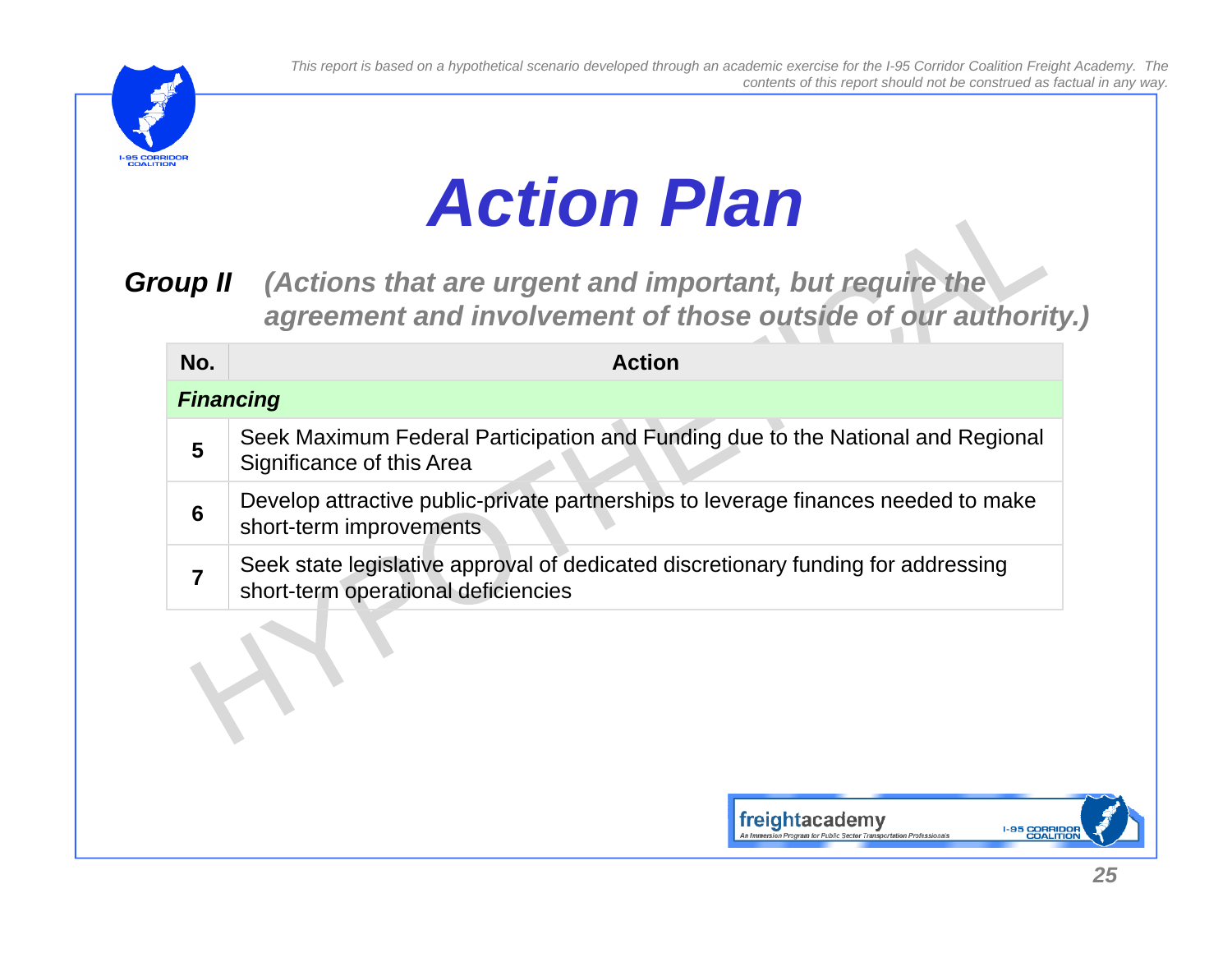

## *Action Plan*

*Group III (Actions that will take time, involve others, and will strategically help reduce future crises.)*

| <b>Action</b>                                                                                                                                                                   |
|---------------------------------------------------------------------------------------------------------------------------------------------------------------------------------|
| <b>Long-Range Planning</b>                                                                                                                                                      |
| Develop a long-range comprehensive Statewide Freight Plan                                                                                                                       |
| Develop a more coordinated mechanism for the planning and management of the<br>rail system.                                                                                     |
| <b>Land Use Planning</b>                                                                                                                                                        |
| Perform Land Use Planning at a more regional level and begin to incorporate<br>applicable Freight Planning elements into those plans.                                           |
| Determine where future warehousing and distribution center facilities can best be<br>located within the state.                                                                  |
| Explore modal options to support warehouses and distribution centers (DCs),<br>individually and as part of corridor efforts to better connect clusters with port<br>facilities. |
|                                                                                                                                                                                 |

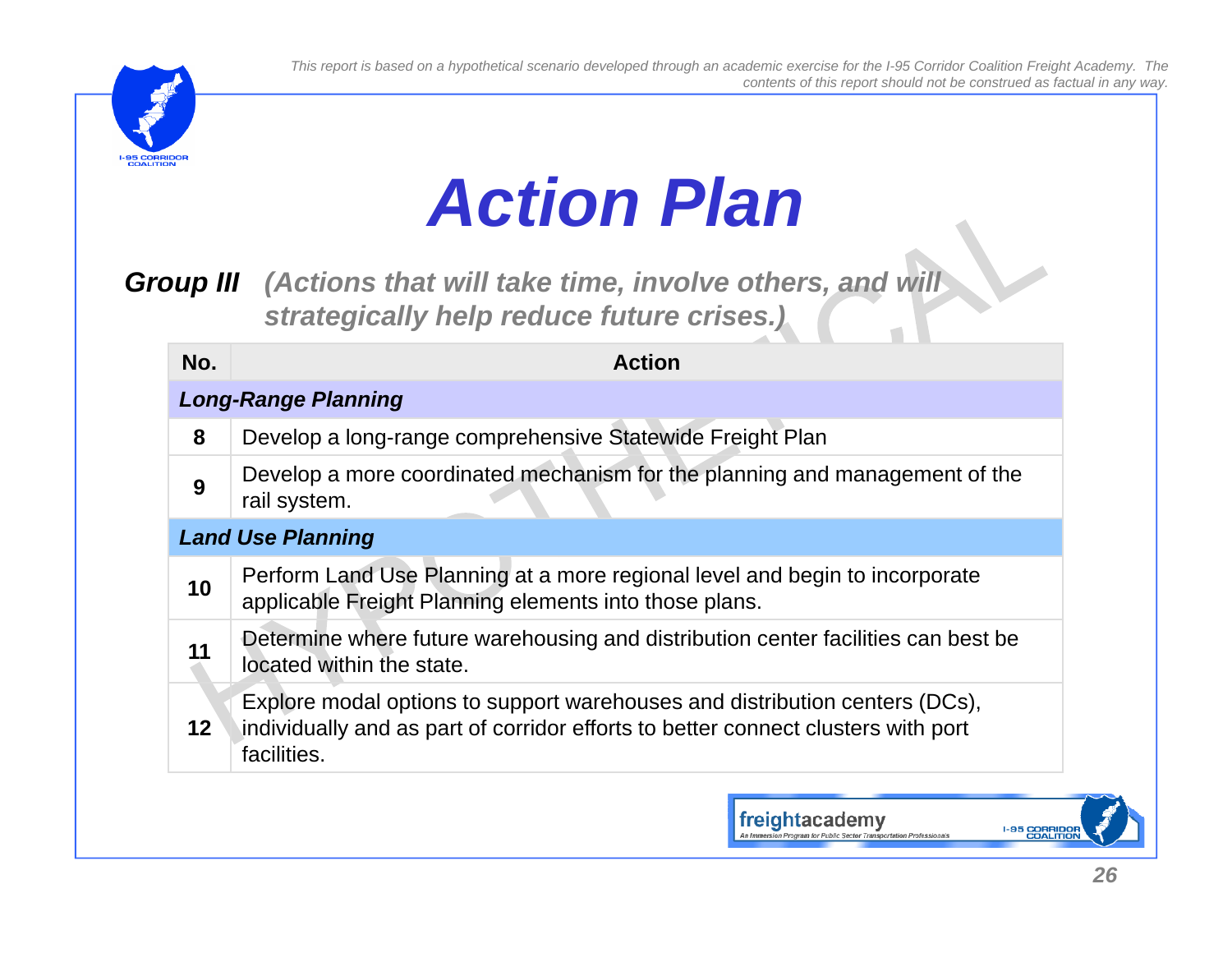

## *Action Plan*

### *Group III – Cont'd*

**No. Action***Education, Outreach and Technical Assistance*

**13**Implement Education, Outreach, and Local Technical Assistance programs